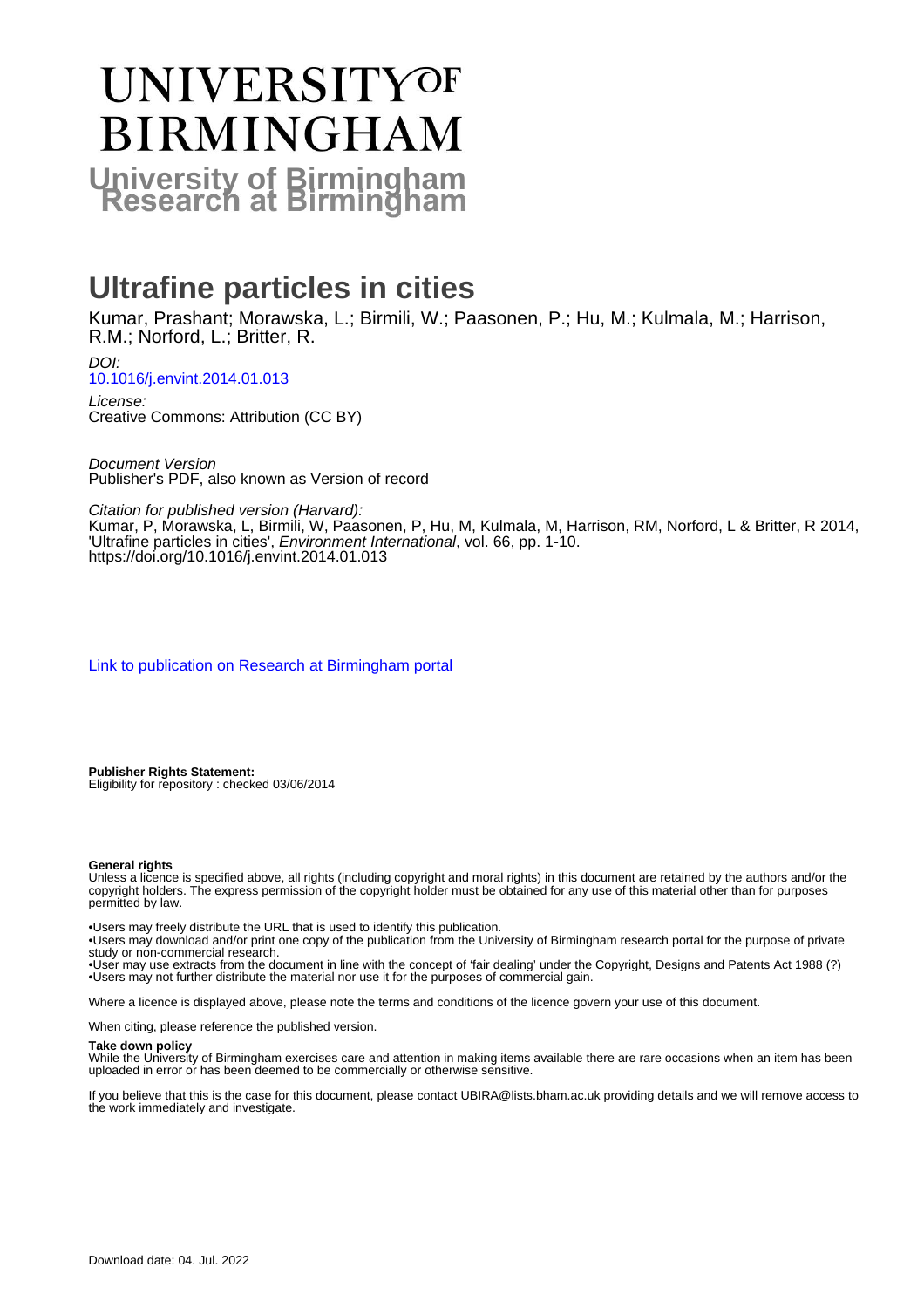Contents lists available at ScienceDirect

### Environment International

journal homepage: www.elsevier.com/locate/envint



### Review

### Ultrafine particles in cities



### Prashant Kumar <sup>a,b,\*</sup>, Lidia Morawska <sup>c</sup>, Wolfram Birmili <sup>d</sup>, Pauli Paasonen <sup>e,f</sup>, Min Hu <sup>g</sup>, Markku Kulmala <sup>e</sup>, Roy M. Harrison <sup>h,i</sup>, Leslie Norford <sup>j</sup>, Rex Britter <sup>k</sup>

a Department of Civil and Environmental Engineering, Faculty of Engineering and Physical Sciences (FEPS), University of Surrey, Guildford GU2 7XH, United Kingdom

<sup>b</sup> Environmental Flow (EnFlo) Research Centre, FEPS, University of Surrey, Guildford GU2 7XH, United Kingdom

<sup>c</sup> International Laboratory for Air Quality and Health, Queensland University of Technology, 2 George Street, Brisbane, Qld 4001, Australia

<sup>d</sup> Leibniz Institute for Tropospheric Research, Permoserstraße 15, 04318 Leipzig, Germany

<sup>e</sup> Department of Physics, University of Helsinki, 00014 Helsinki, Finland

<sup>f</sup> International Institute for Applied Systems Analysis (IIASA), Laxenburg, Austria

<sup>g</sup> State Key Joint Laboratory of Environmental Simulation and Pollution Control, College of Environmental Sciences and Engineering, Peking University, Beijing 100871, China

h Division of Environmental Health & Risk Management, School of Geography, Earth & Environmental Sciences, University of Birmingham, Edgbaston, Birmingham B15 2TT, United Kingdom

<sup>i</sup> Department of Environmental Sciences / Center of Excellence in Environmental Studies, King Abdulaziz University, Jeddah, 21589, Saudi Arabia

<sup>j</sup> Department of Architecture, Massachusetts Institute of Technology, Boston, MA 02139, USA

<sup>k</sup> Urban Studies and Planning, Massachusetts Institute of Technology, Cambridge, MA 02139, USA

#### article info abstract

Article history: Received 21 November 2013 Accepted 16 January 2014 Available online 4 February 2014

Keywords: City environment Particle exposure Health impacts Particle number concentration Ultrafine particles

Ultrafine particles (UFPs; diameter less than 100 nm) are ubiquitous in urban air, and an acknowledged risk to human health. Globally, the major source for urban outdoor UFP concentrations is motor traffic. Ongoing trends towards urbanisation and expansion of road traffic are anticipated to further increase population exposure to UFPs. Numerous experimental studies have characterised UFPs in individual cities, but an integrated evaluation of emissions and population exposure is still lacking. Our analysis suggests that the average exposure to outdoor UFPs in Asian cities is about four-times larger than that in European cities but impacts on human health are largely unknown. This article reviews some fundamental drivers of UFP emissions and dispersion, and highlights unresolved challenges, as well as recommendations to ensure sustainable urban development whilst minimising any possible adverse health impacts.

© 2014 Elsevier Ltd. All rights reserved.

#### **Contents**

#### 1. Introduction

Whilst cities are facing challenges in addressing the problem of conventional air pollutants that are part of current regulatory frameworks, the emergence of unregulated pollutants, such as airborne ultrafine particles (UFPs; diameter less than 100 nm), has added an additional



<sup>⁎</sup> Corresponding author at: Department of Civil and Environmental Engineering, Faculty of Engineering and Physical Sciences (FEPS), University of Surrey, Guildford GU2 7XH, United Kingdom. Tel.: +44 1483 682762; fax: +44 1483 682135.

E-mail addresses: [P.Kumar@surrey.ac.uk](mailto:P.Kumar@surrey.ac.uk), [Prashant.Kumar@cantab.net](mailto:Prashant.Kumar@cantab.net) (P. Kumar).

<sup>0160-4120/\$</sup> – see front matter © 2014 Elsevier Ltd. All rights reserved. <http://dx.doi.org/10.1016/j.envint.2014.01.013>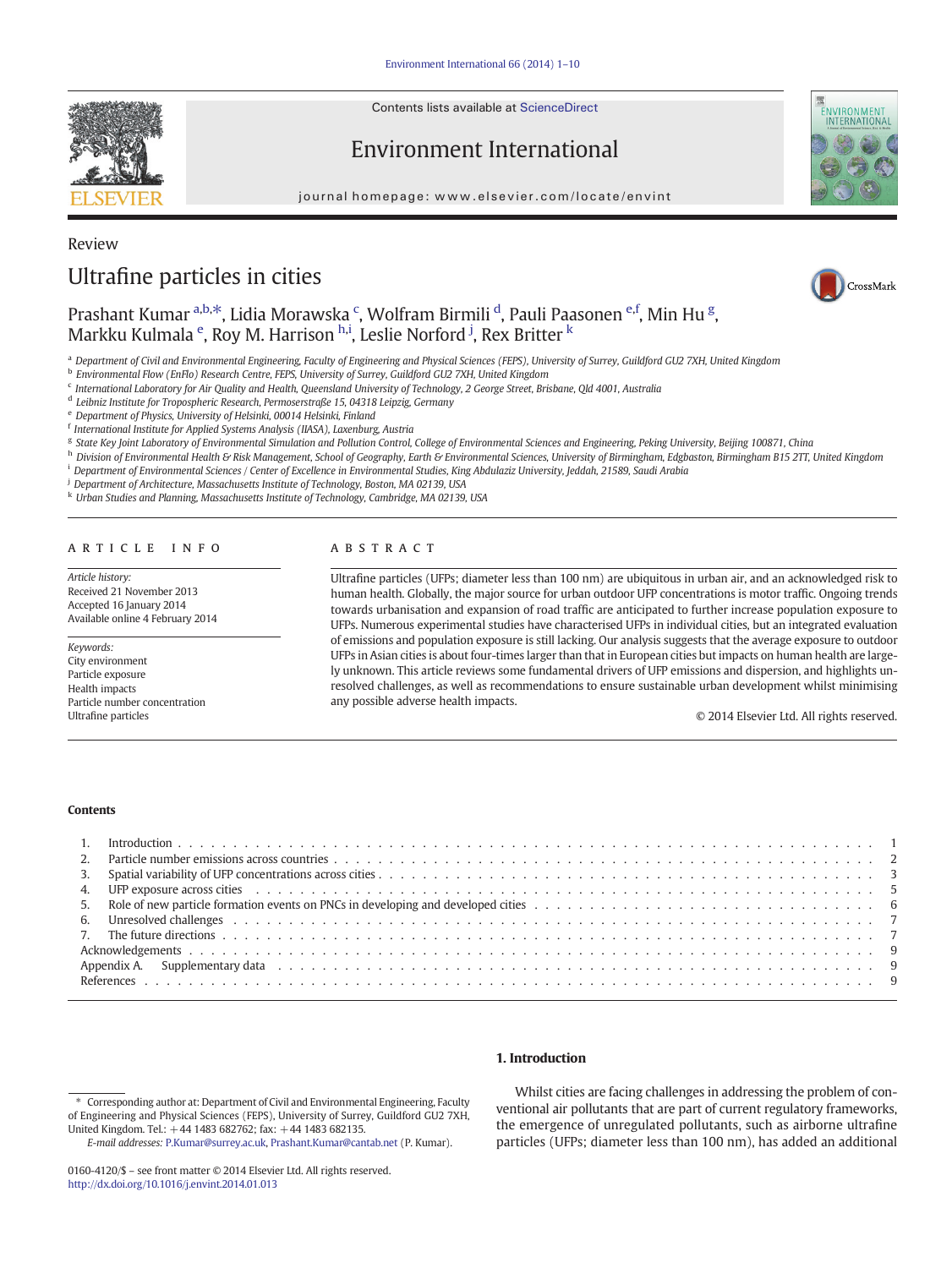<span id="page-2-0"></span>dimension to this already complex problem. UFPs differ from largersized particles in their potential for lung deposition and translocation to other parts of the body [\(HEI, 2013](#page-9-0)). There are suggestive hypotheses that these particles may have a greater potential for adverse health impacts compared with their larger counterparts [\(WHO, 2013\)](#page-10-0). Longterm exposure studies would be required to confirm these hypotheses, but these are currently unavailable [\(Heal et al., 2012; HEI, 2013; Rückerl](#page-9-0) [et al., 2011](#page-9-0)). Because of their negligible mass compared with largersized particles, UFPs are preferentially evaluated through measurements of particle number concentration (PNC) ([Harrison et al., 2000;](#page-9-0) [Kumar et al., 2010a](#page-9-0)). What makes them distinct from other pollutants is their dynamic nature and it is this on-going transformation of their physical and chemical properties, including number and size distributions, that contribute to substantial temporal [\(Sabaliauskas et al.,](#page-10-0) [2012\)](#page-10-0) and spatial variability ([Heal et al., 2012](#page-9-0)), which increases with decreasing particle size [\(Birmili et al., 2013; Costabile et al., 2009](#page-9-0)). Knowledge of this variability is the key in characterising human exposure and designing monitoring strategies for both developed and developing cities.

The variability of ambient UFP concentrations depends on the dispersion conditions governed by current wind speed and direction, temperature inversions and the "breathability" of cities ([Buccolieri](#page-9-0) [et al., 2010](#page-9-0)). The "breathability" depends on the urban morphology, which dictates the exchange of polluted air within the urban canopy layer (UCL, the lowest portion of the urban boundary layer, UBL, extending to about twice the average building height) with the cleaner air above. Densely packed high-rise buildings and diverse meteorological conditions in cities play a key role in limiting this air exchange and hence, the dispersion of UFPs, further elevating their concentrations. Ever-growing numbers of on-road vehicles in cities worldwide emit UFPs within the UCL, whilst other anthropogenic emission sources, such as power plants, usually emit them at a higher level. Those emitted within the UCL spread laterally by dispersion and affect inhabitants downstream, whilst those released from tall stacks can be re-entrained into the UCL through vertical exchange. Combustion is, in general, a direct source of UFPs, but also of precursors for secondary particle formation. The latter may occur via photochemical processes and the condensation of semi-volatile vapours (or very low volatility vapours produced in photochemical reactions). Compared to new particle formation within the UCL, combustion emissions to the higher level of the UBL efficiently lead to new particle formation due to the smaller surface area of pre-existing particles that results in much lower coagulation/condensation sinks for nano-sized particles and vapours ([Kulmala et al., 2000; O'Dowd](#page-9-0) [et al., 2002](#page-9-0)).

During the last decade, a number of experimental and numerical studies have advanced understanding of the emission, formation, dispersion, exposure and health effects of UFPs. Most of these studies were conducted in European cities [\(Kumar et al., 2013b](#page-10-0)), with only a handful in emerging Asian cities where a majority of the world's urban population resides [\(Kumar et al., 2013a](#page-10-0)). The primary reason for such a lack of attention in Asian cities is their focus on complying with regulations for criteria pollutants, the concentrations of which often exceed the regulatory limits by orders of magnitude ([Sharma](#page-10-0) [et al., 2013](#page-10-0)). Since there are no air quality regulations for UFPs, they have not received due attention of regulatory authorities [\(Kumar](#page-10-0) [et al., 2011c\)](#page-10-0). Taking advantage of existing knowledge, the focus of this paper is on UFP emissions from road vehicles, a dominant source that contributes up to 90% of total PNCs at busy roadsides [\(Kumar](#page-10-0) [et al., 2010a](#page-10-0)). For the first time, we present a critical assessment of the spatial variability in emission levels, concentrations and exposure, in addition to discussing the impact of new particle formation on PNC in a range of city environments. Discussion is then extended to present unresolved challenges that need to be tackled, together with regulatory concerns and directions for future research to guide the sustainable development of cities.

#### 2. Particle number emissions across countries

The estimation of particle number (PN) emissions helps to assess the contribution of various sources. In turn, this information is vital to understand their overall impact on human health and environment, and thus, to design effective mitigation strategies. Knowledge of PN emission factors for different types of vehicles and fuels under varying driving conditions is an important input for such computations. Numerous research studies have reported emission factors [\(Kumar et al., 2011b\)](#page-10-0) that researchers have used to develop PN emission inventories. Consequently, consolidated emission factor data bases (e.g. COPERT, PARTICULATES, TRANSPHORM) have also become available for constructing PN emission inventories in Europe [\(Kumala](#page-9-0) [et al., 2011; Paasonen et al., 2013; Reddington et al., 2011](#page-9-0)) and the UK [\(AEA, 2010](#page-9-0)). Currently, most of the available emission factors are for vehicle fleets of European cities. Outside the European Union (EU), PN emission inventories are only available for Brisbane, Australia [\(Keogh](#page-9-0) [et al., 2009\)](#page-9-0) and Delhi, India [\(Kumar et al., 2011a\)](#page-10-0). This clearly indicates a major research gap and the need to quantify PN emission factors for cities elsewhere in the world, so that local PN emission inventories can be constructed and their impact on human health and global climate assessed.

Particles smaller than 300 nm diameter contribute over 99% of total PN emissions [\(Kumar et al., 2009a](#page-9-0)). Unlike the lower cut-off size, any upper cut-off size over 300 nm does not influence PN estimates greatly. By combining knowledge on the prevailing engine technology with the amount of fuel consumption, [Paasonen et al. \(2013\)](#page-10-0) compiled a PN emission inventory for the 28 EU countries (EU28; see Section S1), covering the 3–1000 nm size range. [Fig. 1](#page-3-0) presents the PN emissions from road traffic and other sources in EU28 for the year 2010, and their significant linear correlation with the countries' populations. According to the study, road transport contributed over 60% of the total PN emissions, followed by non-road transport  $\left(\sim 19\%$  to total PN emissions; including national ship traffic) and domestic combustion  $(-13%)$ . About 84% of the total PN emissions were found to be within the UFP size band, which is within the range of the percentages observed by individual urban monitoring studies in London ([Dall'Osto et al., 2011](#page-9-0)), Cambridge [\(Kumar et al., 2008a](#page-9-0)), Brisbane (Mejı[a et al., 2008](#page-10-0)), Dresden [\(Birmili](#page-9-0) [et al., 2013\)](#page-9-0), Delhi ([Monkkonen et al., 2005a](#page-10-0)) and Beijing ([Wu et al.,](#page-10-0) [2008\)](#page-10-0). In Europe, the contribution from road traffic varied from ~32% of total PN emissions in Greece to ~97% in Luxemburg. France, Spain, Germany, Italy, UK and Poland are the top six PN emitters in the EU28 and together, their road traffic contributes nearly  $3/4$  ( $\sim$ 72%) of the total traffic-induced PN emissions in the EU28.

Comparison of the annual PN emission estimates for Brisbane  $(1.08 \times 10^{25})$  and Delhi  $(1.37 \times 10^{25})$  shows that emissions from traffic alone were 1.4% and 1.8% of the EU28's traffic-derived PN emissions, respectively, and this share increased to 5.0 and 6.3% when the top six PN emitting countries were excluded from calculations. Interestingly, these statistics change when per capita traffic-related PN emissions are estimated for each European country and compared with each other, as well as with a more densely populated megacity, Delhi (Fig. S1). Total PN emissions from road traffic in Delhi were 79% higher than those in Brisbane, but the trend for per capita emissions was the opposite, being 559% higher in the latter than Delhi ([Keogh et al., 2009; Kumar](#page-9-0) [et al., 2011a\)](#page-9-0). With the exception of France, none of the top six trafficrelated PN emitting countries remained on the list, which included Luxemburg, Cyprus, Ireland, Austria, Portugal and France (Fig. S1). All of the European countries emitted between 1.2 and 18.3 times more than Delhi, with the exception of Romania, whose traffic-related per capita PN emissions were ~0.67-fold lower.

In 2010, there were 21 cities worldwide with a population of at least 10 million or more (called megacities), ten of which were in Asian countries ([Kumar et al., 2013a](#page-10-0)). Delhi is one of these Asian megacities and road traffic in Delhi alone contributed ~32-fold higher PN emissions than Malta, the European country with the lowest PN emissions, and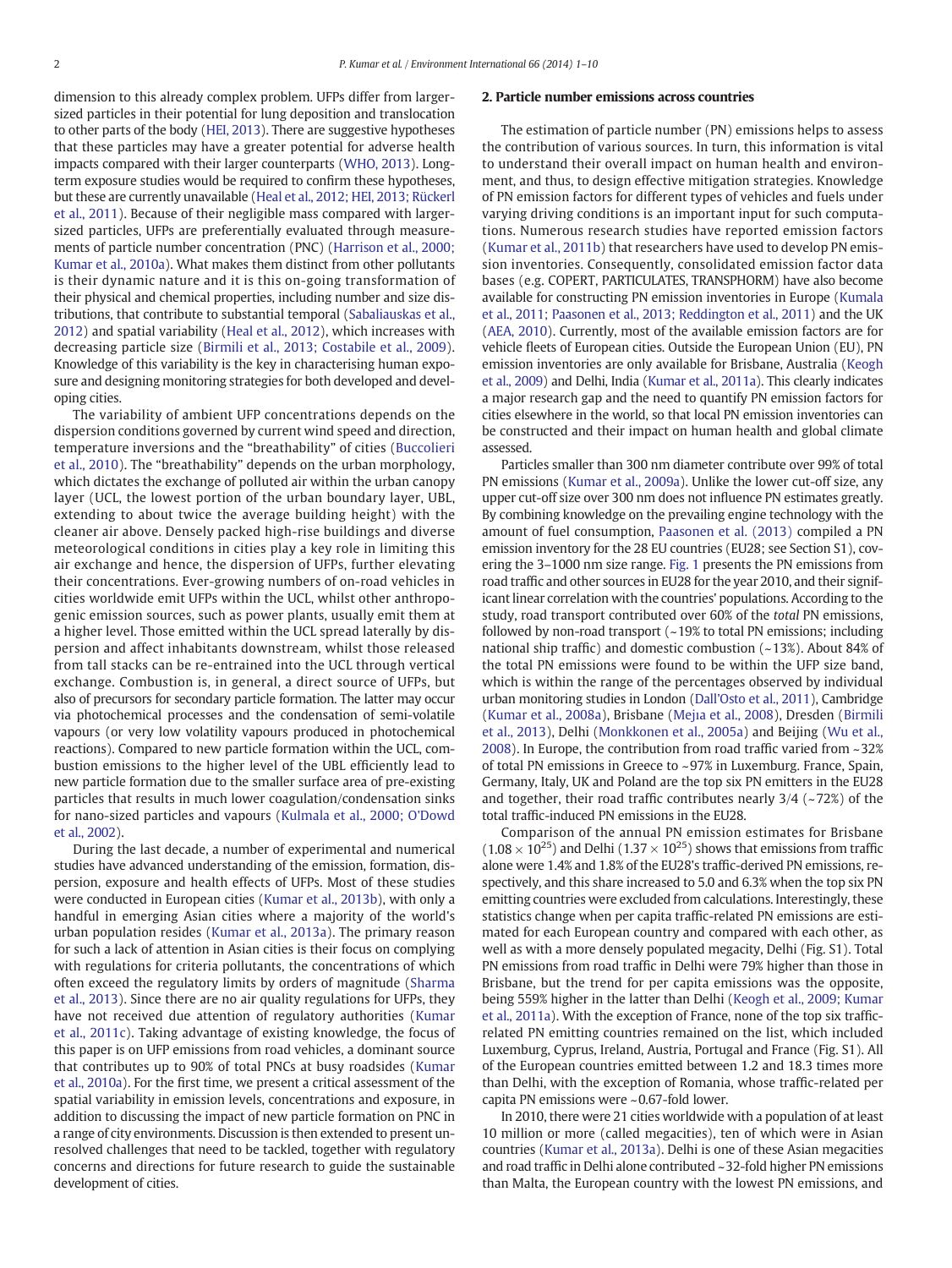<span id="page-3-0"></span>

Fig. 1. (a) Three-dimensional bubble map showing total and road-traffic induced PN emissions in EU28 for 2010, (b) an enlarged version of parts of (a), (c) correlations between total and traffic derived PN emissions in each of the EU28 countries during 2010 with their respective population, and (d) RPD values based on the annual transport emissions of PN in various European countries, using Malta (with the smallest PN emissions) as the reference country. The details of estimating the RPD values can be seen in Section S2 and the explanation of their variation between 0 and −200% is available in [Section 2.](#page-2-0) The PN emission data is taken from [Paasonen et al. \(2013\)](#page-10-0), as explained in Section S1. Each bubble represents one European country and the size of each bubble corresponds to UFP (diameter less than 100 nm) emissions in that country, starting from the smallest bubble for Malta (6.24  $\times$  10<sup>23</sup> yr<sup>-1</sup>) to the largest bubble for France (1.35  $\times$  10<sup>26</sup> yr<sup>-1</sup>).

 $\sim$ 11% of the traffic-related emissions in France, the country with the largest PN emissions in Europe. Compared to Delhi, ten major Asian megacities have similar or worse traffic emission conditions, as demonstrated by recent health studies ([Gurjar et al., 2010](#page-9-0)). Assuming that daily per capita PN emissions from road traffic in these cities (Fig. S2) are similar to those in Delhi ( $1.70 \times 10^{15}$ ) ([Kumar et al., 2011a\)](#page-10-0), their road transport PN emissions are expected to be ~14% of those in the whole EU28.

We derived the relative percentage differences (RPDs; Section S2) for facilitating a good graphical and symmetrical representation, in order to assess the variability in emissions between different countries against a reference country, which was chosen to be Malta (Fig. S3). The RPD is calculated by dividing the absolute difference between the two values (i.e. difference between the reference category and each category in the classifying variable) by the average of the same two values, and then multiplying the resulting values by 100 (as detailed in Section S2). Numeric values for the RPD can therefore vary between −200 and +200%; although not directly applicable to the present case, a value within  $\pm$  30% is generally considered as acceptable from the air quality modelling perspective. In this case, the lowest annual PN emissions for Malta are used as a reference value that gives a negative value of the numerator term in Eq. (S1) and therefore the values of the RPD vary between 0 and −200%. As expected, reasonably large RPD values of  $-199%$  were obtained, which did not change much (-193%) after excluding the six highest PN emitting countries.

However, these six countries, which also had the highest RPD values, showed very little variability, ranging from  $-198\%$  to  $-199\%$ . These values were closely followed by Delhi (−188%) and Brisbane  $(-185%)$ . Such variability was expected, given that PN emissions are the result of many diverse factors, such as the number and type of vehicles, fuel quality, travel behaviour and the distance travelled by each vehicle, as discussed in Section 3.

#### 3. Spatial variability of UFP concentrations across cities

Ambient particle mass concentrations (PMCs) are usually dominated by particles above 100 nm. In the absence of strong local sources, PMCs show only minor spatial variability within a city environment [\(Birmili et al., 2013](#page-9-0)). However, the spatial inhomogeneity of UFPs remains a key challenge for the assessment and control of these particles. This inhomogeneity is generally largest close to roadsides and is largely due to high PNCs in the UFP size range. This is reflected by multiple-site intra-city PNC monitoring studies, which show up to an order of magnitude difference with respect to minimum average PNCs. For instance, spatial differences in average PNCs between sites within a city were found to vary from a factor of ~ 2 in Cassino, Italy ([Buonanno et al.,](#page-9-0) [2011a](#page-9-0)) and Antwerp, Belgium [\(Mishra et al., 2012\)](#page-10-0) up to ~8 in Brisbane, Australia (Mejı[a et al., 2008\)](#page-10-0) and ~9 in Dresden, Germany ([Birmili et al.,](#page-9-0) [2013](#page-9-0)). Mobile measurements of the UFPs, generally carried out for the assessment of personal exposure, also reveal a marked spatial variability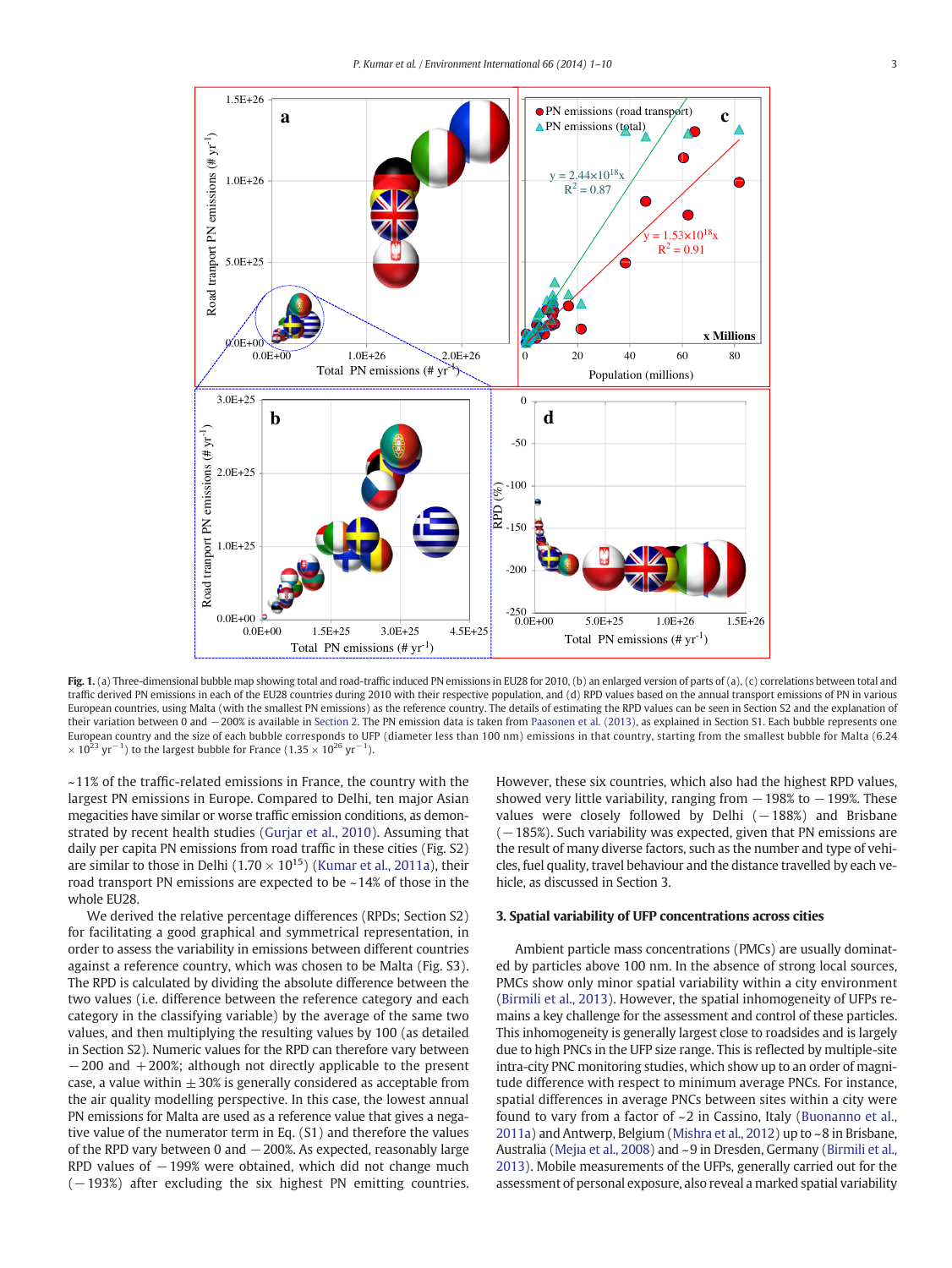<span id="page-4-0"></span>in the UFP concentrations at different locations within busy areas of cities. For instance, results of the DAPPLE (Dispersion of Air Pollution and Penetration into the Local Environment) experiments highlighted a noticeable difference (33,162–163,110 cm<sup>-3</sup>) in the minimum and maximum exposure concentrations of UFPs between the kerbside and building side locations in central London ([Kaur et al., 2005](#page-9-0)). As also shown by other studies [\(Fujitani et al., 2012; Pirjola et al., 2006; Zhu](#page-9-0) [et al., 2002](#page-9-0)), the findings of the DAPPLE experiments indicated a striking decline in UFP concentrations with increasing distance away from the road, besides showing over a factor of  $\sim$  4 variation  $(29,951-131,415 \text{ cm}^{-3})$  in the minimum and maximum UFP concentrations present during the measurements in the different modes of transport [\(Kaur et al., 2006](#page-9-0)). In fact, a summary of many such recent studies suggests that mean UFP concentrations can range by an order of magnitude, with the lowest and the highest UFP concentrations of ~34,000  $\pm$  18,000 cm<sup>-3</sup> and ~300,000  $\pm$  260,000 cm<sup>-3</sup> experienced during cycling and in automobiles during tunnel travel in the range, respectively ([Knibbs et al., 2011\)](#page-9-0).

As for PNC variability across the cities, we analysed the PNC data measured over 40 different roadside locations in numerous cities within and outside Europe (Fig. 2). The RPD values were derived against London as a reference site and showed large overall variability in the range −172% to 102% ([Fig. 3](#page-5-0)a). In absolute terms, cross-comparison of average PNC data suggests large differences, although these variations are smallest for European cities compared with Asian or US cities. In fact, the data suggested a difference of ~6 and ~19 times between the average PNCs within the EU and Asian cities, respectively. These differences increased up to ~26-fold between Asian (Delhi; with the largest PNCs) and European (Essen; the smallest PNCs) cities. It is worth noting that short-term (1 s average) peak PNCs over few tens of seconds have been found to be over an order of magnitude larger compared with long-term (hourly) averages along the roadsides [\(Kumar et al.,](#page-9-0) [2008b](#page-9-0)). This means that the differences in PNCs can further increase if peak concentrations are taken into consideration, suggesting further challenges for relevant regulatory designs.

This large spatial variability is a product of numerous factors affecting the emission and dispersion. Some of this variability is due to differences in experimental methods. The lower cut-off size for the PNC measurement, for example, varied between 3 and 25 nm in numerous studies, as seen in Table S1 and this can account for up to ~35% of the total PNCs in roadside environments [\(Kumar et al., 2009a](#page-9-0)). Distance of the measurement location away from the road is another consideration. For the unobstructed topographic settings, studies have found an exponential decay in PNCs with perpendicular distance away from the road, meaning that PNC levels can decrease by up to ~40% of their kerbside level within a distance of 10 m ([Fujitani et al., 2012; Zhu et al., 2002](#page-9-0)). Some of the spatial variations may be caused by seasonal (e.g. temperature inversion) effects that have been found to significantly increase



Fig. 2. Typical measured PNC levels at the roadside in 42 different cities. Details of the source studies are presented in Table S1.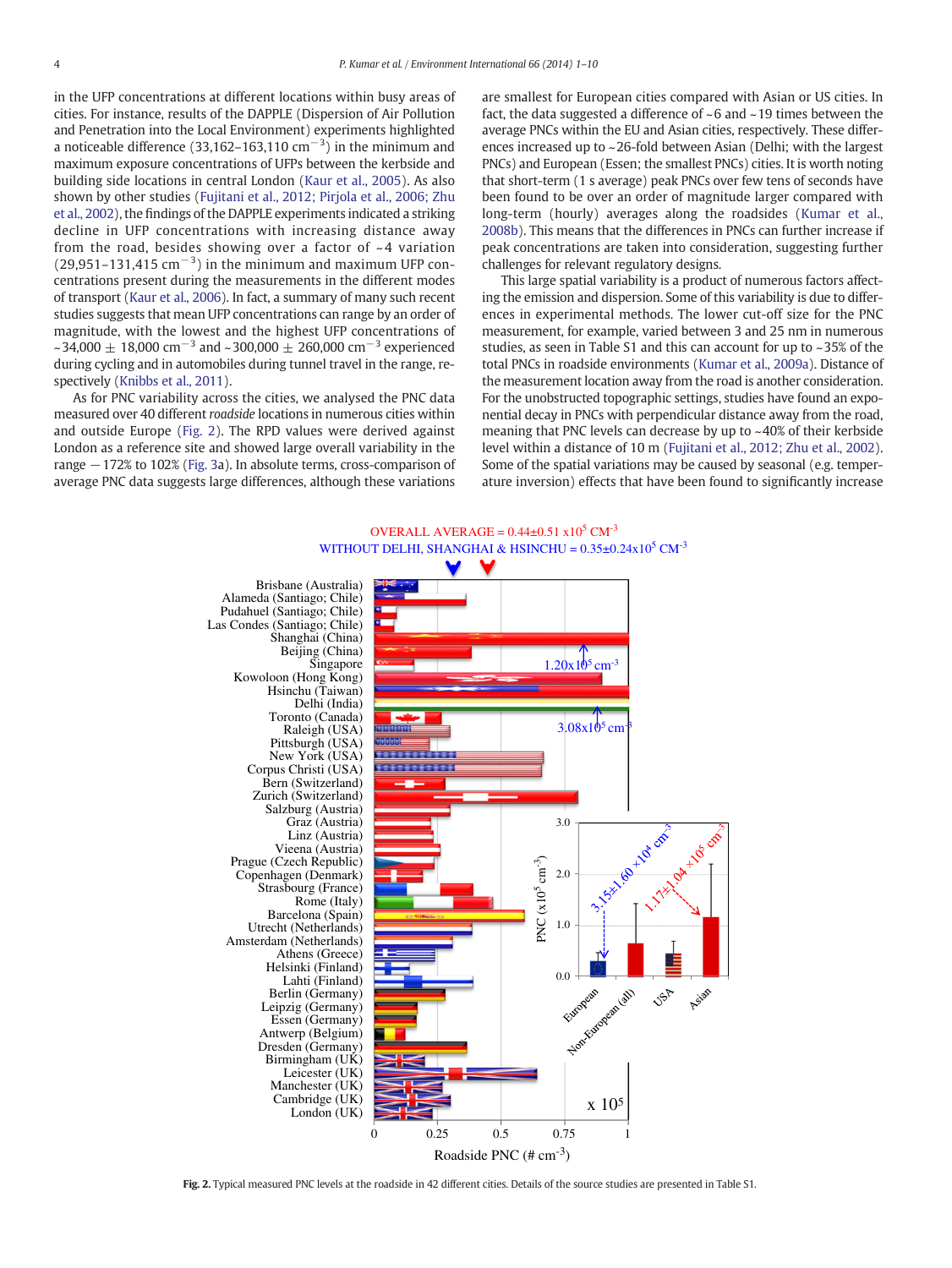<span id="page-5-0"></span>

Fig. 3. RPD values for the (a) roadside PNCs in various cities, using PNC values for London as a reference, and (b) exposure to roadside PNCs recorded at various city locations, using the exposure for London as a reference. The size of each bubble is based on the PNC/exposure at each location, and the flags represent the country in which each city is located, as noted in Table S1.

the PNCs during cold months [\(Buonanno et al., 2013\)](#page-9-0). The average PNCs have generally been found up to ~300% higher during winter compared with summer under identical traffic emission conditions [\(Fujitani et al.,](#page-9-0) [2012; Pirjola et al., 2006; Sabaliauskas et al., 2012\)](#page-9-0). In summary, nearly 400% of variability can be expected among the PNC values presented in Table S1, based on the above factors alone. The rest of the observed variability can be attributed to other local factors including traffic volume, fuel type, urban morphology, climate, dispersion conditions specific to individual sampling locations, and uncertainty in the measured data due to manual (e.g. data collection and handling) and mechanical (e.g. instrument calibration) errors, which are difficult to generalise.

The overall levels as well as inter-city differences in PNC notably decreased when restricting the analysis to European data. The EU is currently the only region worldwide where PN emission standards for vehicles are in place ([EC, 2008](#page-9-0)). Euro 5 and Euro 6 standards have set a PN emission limit of  $6.0 \times 10^{11}$  solid particles per km for compression ignition diesel vehicles [\(EC, 2008\)](#page-9-0). Euro 6 standard also places a similar limit (6.0  $\times$  10<sup>11</sup> solid particles per km) for direct injection gasoline vehicles, which is however exempted to  $6.0 \times 10^{12}$  solid particles per km for the first three years of its implementation date in September 2014 [\(EC, 2008](#page-9-0)). It is worth noting that two types of particles are present in vehicle exhaust – the semi-volatile nucleated particles and the larger particles with a graphitic core ([Harrison et al., 2011\)](#page-9-0) – but the Euro 5/6 emission limitation refers to non-volatile particles that are larger than 23 nm after heating at 300 °C.

Both gasoline (petrol) and diesel engines emit UFPs, but diesel engines are considered to be more important because of substantially higher emission factors (number emitted per vehicle-km) [\(Beddows](#page-9-0) [and Harrison, 2008\)](#page-9-0). Whilst relatively little work has been conducted into the detailed characterisation of UFP from gasoline engines, the major difference in the case of conventional (port injection) engines appears to be a much lower concentration of solid soot-mode carbonaceous particles relative to the smaller semi-volatile nucleation particles deriving from condensation of high molecular weight hydrocarbon material derived mainly from unburned engine oil ([Eastwood, 2008;](#page-9-0) [Harris and Maricq, 2001\)](#page-9-0). In the case of the less common gasoline direct injection engine, UFP emissions are much more similar to those from a diesel engine. The semi-volatile compounds within the nucleation mode particles tend to evaporate as the particles disperse away from the point of emission and concentrations of vapour are reduced. On a timescale of tens of minutes, it has been suggested that the particles can reduce in diameter by a factor of more than two [\(Dall'Osto et al.,](#page-9-0) [2011](#page-9-0)).

Relatively high PNCs, and hence high RPD values, were seen for Asian cities (Fig. 3). These indicate relatively higher levels of sulphur in diesel fuel promoting sulphuric acid induced nucleation [\(Kulmala](#page-9-0) [et al., 2004\)](#page-9-0), use of inferior vehicle technology [\(Liu et al., 2013\)](#page-10-0) and densely built environments adversely affecting the dispersion of UFPs [\(Kumar et al., 2013a\)](#page-10-0).

#### 4. UFP exposure across cities

Knowledge of inhalation dosimetry is important to establish links between exposure and health effects. Exposure to high PNCs is known to aggravate existing disease, due to the efficient alveolar deposition of nano-sized particles and their potential to enter the pulmonary vascular space ([Shah et al., 2008\)](#page-10-0). The extent of respiratory deposition (i.e. the sum of alveolar, tracheobronchial and extrathoracic regions) is dominated by the number of sub-100 nm particles. For instance, the respiratory deposited fraction decreases in power form, from ~91% for 5 nm particles to ~63% for 30 nm, ~23% for 100 nm and only ~13% for 300 nm particles ([ICRP, 1994](#page-9-0)). This clearly suggests that the knowledge of particle size distributions, which can change dramatically in urban environments [\(Dall'Osto et al., 2011\)](#page-9-0), is important for the accurate estimation of dose rates.

The strong size-dependence of deposition implies that the exposure is not directly proportional to PNC, despite total PNC being identical at different locations. We have demonstrated this by calculating the average roadside PNCs for Asian and European environments, which shows a ratio of ~3.7 [\(Fig. 2\)](#page-4-0). Respiratory deposition rates are computed by using the methodology presented in Section S3, where we assumed the typical size distribution in Delhi [\(Monkkonen et al., 2005a\)](#page-10-0) and Cambridge [\(Kumar et al., 2008b\)](#page-9-0) as representative of Asian and European cities, respectively. The respective average dose rates come out at ~7.20  $\times$  10<sup>10</sup> and 3.12  $\times$  10<sup>10</sup> particles per hour, which have a ratio of ~2.3 compared with ~3.7 for the average PNCs. This reduction is mainly due to the large percentage of particles in the nucleation mode  $(<$ 30 nm) in European cities compared with dominance of accumulation mode particles (~30–300 nm) in Asian cities. These exposures are, of course, sensitive to the selected size distributions, but represent typical examples to demonstrate the significance of knowledge of size distributions.

In order to assess the relative differences in exposure between individual cities, we moved from a continental to a city scale by assuming a fixed deposition fraction of 0.41 for Asian and 0.66 for European and other cities (Section S3), the latter being identical to that used by urban exposure assessment studies in European city environments [\(Int Panis et al., 2010](#page-9-0)). The RPD values for exposure, using London as a reference, varied between +102% and −157% for the whole dataset (Fig. 3b). In absolute terms, as expected from the PNCs, differences between the average exposure within the European and Asian cities were found to be  $\sim$  6 and  $\sim$  19 times, respectively (Fig. 3b). These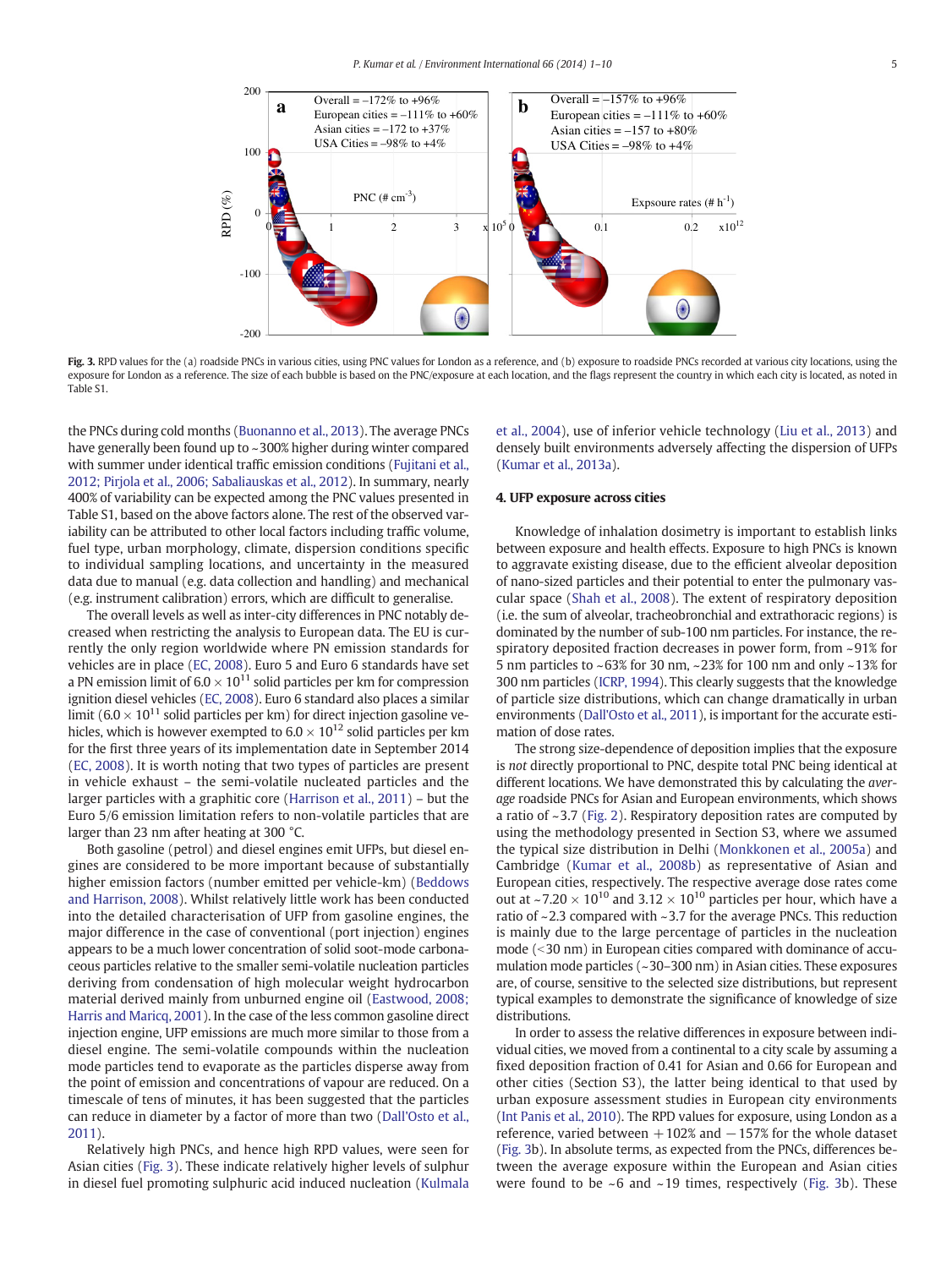differences were up to ~15 fold between Asian (Delhi; with the largest rates) and European (Essen; the smallest rates) cities. It is worth noting that these estimates are based on long-term average PNCs and the consideration of short-term average PNCs might further increase these differences. Furthermore, the spatial representativeness of exposure in individual cities will be greatly affected by their spread and land use. For instance, cities with a larger area but less built land cover (e.g. Brisbane compared to Delhi, where ~21% of land area is covered by  $\sim$ 1749 km road length per 100 km<sup>2</sup> ([Kumar et al., 2011a](#page-10-0))) will provide larger spacing for emissions to disperse before they reach human receptors and hence, relatively lower exposure.

Although indoor and transport micro-environments are not the focus of this article, consideration of UFP exposure in these environments is equally important for the assessment of daily exposure doses of the UFPs for urban dwellers. For non-smoking type indoor environments in the USA, studies have noted relative contribution to the typical 24-h daily exposures in the outdoor, indoor and in-vehicle environments as 36, 47 and 17%, respectively ([Wallace and Ott, 2011\)](#page-10-0). This contribution was doubled for indoor (77%), nearly halved for outdoor (17%) and became one-third for in-vehicle (6%) for the smoking indoor environments ([Wallace and Ott, 2011](#page-10-0)). The exposure contribution from outdoor sources is expected to decrease in rural areas and increase in polluted urban areas due to a greater density of road vehicles. For example, the above figures for the non-smoking case were found to be reversed in a Los Angles based study, where ~46, 36 and 18% of total UFP exposure was found to occur in outdoor, in-vehicle and indoor environments, respectively ([Fruin et al., 2008\)](#page-9-0). In terms of comparison of the daily overall exposure doses in the European and Australian population, recent studies suggest that the Italian population experiences significantly higher daily UFP exposure doses than the Australian population, mainly because of the much higher level of PNC exposure during eating, cooking and transportation activities [\(Buonanno et al.,](#page-9-0) [2011b; Buonanno et al., 2012b](#page-9-0)).

Recent estimates of the mortality burden based on long-term exposure to PM<sub>2.5</sub> mass concentrations suggest an average loss of 7-8 months in life expectancy for UK residents and about £20 billion per year equivalent health costs [\(Defra, 2008](#page-9-0)). An equivalent estimate for PN exposure is unavailable and hence, the contribution of UFPs to these effects is unclear. However, time-series epidemiological studies show that particle number and mass metrics are predictive of different health outcomes [\(Atkinson](#page-9-0) [et al., 2010](#page-9-0)) and the PMCs do not describe well the exposure to UFPs [\(Harrison et al., 2010\)](#page-9-0).

Some preliminary estimates can be made using only the mortality estimates available for Delhi [\(Kumar et al., 2011a](#page-10-0)), showing about 1900 deaths per million due to traffic-related PN exposure in 2010. Similar or worse air pollution conditions can be expected in Asia ([Gurjar](#page-9-0) [et al., 2010](#page-9-0)) and assuming similar mortality rates in Asian megacities to those in Delhi, rough estimates suggest ~0.31 million deaths per year.

#### 5. Role of new particle formation events on PNCs in developing and developed cities

Formation of new nano-sized particles within and above the UCL is significant, but it varies from city to city in terms of frequency and its potential to increase PNCs. For example, in some heavily polluted urban areas like Mexico City or Chinese megacities, it occurs on almost ~ 50% of days whereas in other cities, the frequency is less than 10% [\(Kuang et al., 2008; Wu et al., 2007\)](#page-9-0). Less polluted environments are prone to significant secondary formation where the condensation of photochemically-formed low volatility vapours leads to condensational growth and sulphuric-acid induced nucleation [\(Holmes, 2007\)](#page-9-0). Specific meteorological conditions, including intense solar radiation, low wind speed, and low relative humidity favour secondary formation [\(Rimnácová et al., 2011](#page-10-0)). On the other hand, there is always a condensation sink in the form of the surface of pre-existing solid particles, which are usually higher in polluted environments, to inhibit secondary formation. The integrated effects of new particle formation and the condensation sink determine the net rate of new particle formation in urban areas. As a result, the formation rate of 3 nm particles within the UBL and urban areas can be in the range of 0.01–10 and up to 100 particles  $\text{cm}^{-3}$  s<sup>-1</sup>, respectively, with a typical particle growth rate in the range of 1–25 nm  $h^{-1}$ , which is usually much higher during summer than winter ([Kulmala et al., 2004](#page-9-0)). The following examples demonstrate the importance of secondary formation in influencing the PNC in developed and developing cities.

The formation rate of 3 nm particles from the observed events varied from 3.3 to 13.9  $\text{cm}^{-3}$  s<sup>-1</sup> in Delhi, with the growth rate varying from 11.6 to 18.1 nm h<sup>-1</sup> [\(Monkkonen et al., 2005a\)](#page-10-0). Given the very high background particle loading in Delhi's atmosphere ([Fig. 2](#page-4-0)), larger condensation sinks causing more effective suppression of the nucleation process are expected. In the case of another megacity, Beijing, recent studies suggest that the annual average PNCs of nucleation mode (3–20 nm), Aitken mode (20–100 nm), and accumulation mode (0.1–1  $\mu$ m) particles in ambient air were 9000 cm<sup>−3</sup>, 15,900 cm<sup>−3</sup>, and 7800 cm−<sup>3</sup> , respectively [\(Wu et al., 2008\)](#page-10-0). These PNCs are generally higher than those in the cities of developed countries, especially for accumulation mode particles [\(Dall'Osto et al., 2011\)](#page-9-0). The higher concentration of accumulation mode particles results in a higher condensation sink for precursor vapours for new particle formation and, together with strong scavenging of newly formed nanoparticles, this hinders the occurrence of observed new particle formation events. Nevertheless, a high frequency (~40%) of nucleation events was unexpectedly observed in the urban areas of Beijing [\(Wu et al., 2007](#page-10-0)). Especially in spring, frequent new particle formation events led to both the highest total PNC and the lowest volume concentration compared to other seasons ([Wu](#page-10-0) [et al., 2008](#page-10-0)). Long-term measurements showed that the range of formation rate spanned from 3.3 to 81.4  $cm^{-3}$  s<sup>-1</sup> and the growth rate varied from 0.1 to 11.2 nm  $h^{-1}$ . Meanwhile, simultaneous nucleation events were found at both urban and regional background sites, indicating that this is a regional phenomenon in the Beijing area ([Wang et al.,](#page-10-0) [2013\)](#page-10-0). This means that a rapid growth of newly formed particles significantly contributed to the nucleation mode and Aitken mode over a large area.

In terms of European cities, a systematic study in Birmingham found new particle formation to be infrequent but not insignificant ([Alam](#page-9-0) [et al., 2003; Shi et al., 2001\)](#page-9-0). For instance, nucleation events were observed on ~5% of monitoring days, with typical growth rates of around 4 nm h-1 for particles between 10 and 30 nm [\(Alam et al., 2003](#page-9-0)). [Ketzel et al. \(2004\)](#page-9-0) reported that total PNCs in Copenhagen increased by up to 5–10 times within a few hours, for clean air and high solar radiation conditions. They also observed particle growth rates in the 1–6 nm  $h^{-1}$  range, which were similar to those found at another European suburban background location in Prague, where the average value of particle growth rate was found to be ~5.4 nm  $h^{-1}$ [\(Rimnácová et al., 2011\)](#page-10-0). [Reche et al. \(2011\)](#page-10-0) recently demonstrated nucleation as a significant process influencing PNC levels throughout southern Europe. They observed that the occurrence of  $SO<sub>2</sub>$  peaks may also contribute to the occurrence of midday nucleation bursts in specific industrial or shipping-influenced areas, although at several central European sites similar levels of  $SO<sub>2</sub>$  were recorded without leading to nucleation episodes. This allowed the authors to conclude that the nucleation variability in different European urban environments was not influenced to the same degree by the same emission sources and atmospheric processes. Studies have also found nucleation to be a dominant process in North America. [Stanier et al. \(2004\)](#page-10-0) found regional-scale new particle formation of UFPs to occur on 30% of the study days in Pittsburgh. The intensity of events differed, sometimes leading to an increase in PNC between 50,000 cm<sup>-3</sup> up to 150,000 cm<sup>-3</sup>.

As explained above, regional nucleation processes are favoured by high gas-phase precursor concentrations (especially sulphur dioxide, but also oxidisable organic compounds), but disfavoured by a high pre-existing particle surface area that provides a condensation sink for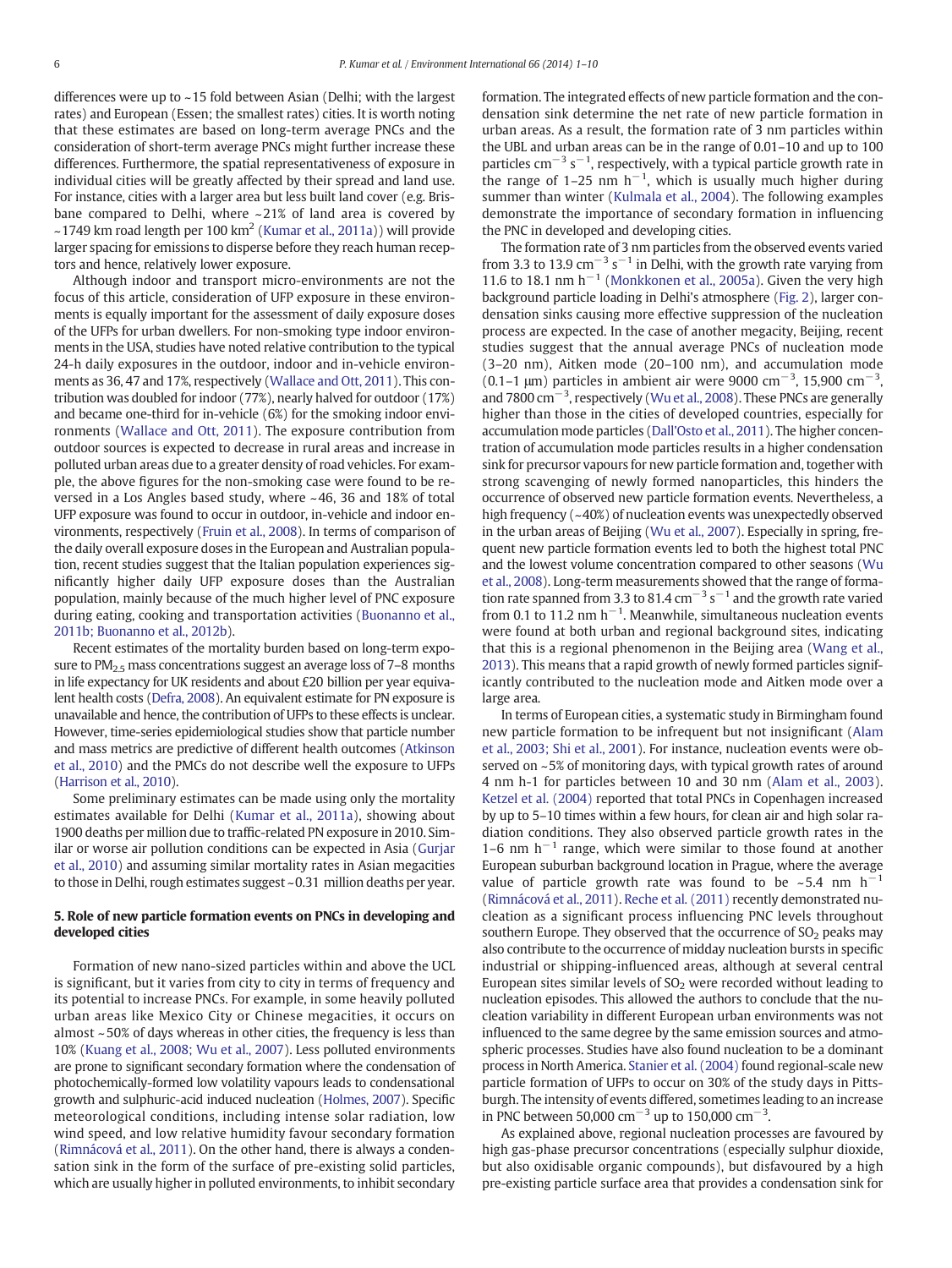vapours of low volatility. Since the atmospheres of less developed countries typically show both attributes, it is difficult to predict the likelihood of nucleation frequently influencing PNC. However, the European study of [Reche et al. \(2011\)](#page-10-0) shows the importance of climate, with southern European cities showing a much greater influence of nucleation processes than those in northern Europe. This suggests that the high sunshine levels in many cities in the developing world may be a key influence in promoting atmospheric oxidation processes to the extent that they overwhelm the condensation sink hence leading to frequent observations of nucleation in many such cities despite high preexisting particle concentrations.

It is apparent that the condensation sink may be too great in many of the developing Asian cities, due to high particle loadings, to allow much particle formation by these mechanisms, but it is certainly an important mechanism. However, in-depth assessments of long-term continuous observations are needed in order to clarify and quantify the role of regional new particle formation events in affecting PNCs in urban areas. One of the difficulties in performing such quantification is that both "nucleation particles in ambient air" and "nucleation particles in the exhaust plume" tend to exhibit similar size distributions. Most of the studies performed to date have focused on identifying the events with "strong new particle formation rates" (so-called "nucleation events") in rural areas or downwind of urban emissions ([Hamed et al., 2007;](#page-9-0) [Qian et al., 2007; Stanier et al., 2004](#page-9-0)). However, attempts to quantify day-to-day contributions of the "new particle formation processes" to total urban PNC have not been made.

#### 6. Unresolved challenges

With recent advances in instrumentation and measurement technology, it is now possible to measure atmospheric particles down to 1 nm ([Kulmala et al., 2013](#page-9-0)). The first PN emission inventory in Europe has recently become available, indicating emission levels in European countries ([Kumala et al., 2011; Paasonen et al., 2013\)](#page-9-0). The scientific understanding of their measurement, atmospheric formation, dispersion, physical and chemical transformation, environmental and health impacts has improved appreciably over the past decade. However, numerous unresolved technical and practical constraints remain for enforcing any nationwide regulatory framework. For instance, safe levels of PN exposure and the biological mechanisms through which they affect human health are still contentious [\(HEI, 2013; Peters et al.,](#page-9-0) [1997](#page-9-0)). A number of instruments are available for these measurements, but due to: (i) their lack of robustness for long-term unattended operation, (ii) high cost for field deployment in sufficient numbers, and (iii) the limited reproducibility of data by different instruments, standard methods to measure airborne UFPs are yet needed to allow scientists to reach a clear consensus ([Kumar et al., 2011c](#page-10-0)). Nucleation mode particles below 30 nm bring additional uncertainty, since these are semi-volatile and form through gas-to-particle conversion ([Kulmala](#page-9-0) [et al., 2004\)](#page-9-0), but can contribute up to 40% of total particles by number along busy roadsides ([Kumar et al., 2011c](#page-10-0)). The nucleation rate (i.e. the intensity of gas-to-particle conversion), which partly controls the nucleation mode concentration, is also dependent on temperature. Therefore, similar emissions of precursor vapours for nucleation (e.g.  $SO<sub>2</sub>$ , some VOCs) may lead to very different concentrations of UFP in different atmospheric conditions. The volatile nature of the nucleation mode particles raises issues in relation to their reliable measurement and remarkable spatio-temporal variability after emission into the atmospheric environment [\(Dall'Osto et al., 2011](#page-9-0)).

Densely and unevenly built-up city environments, together with the rapid transformation processes affecting UFPs, further complicate this issue. For instance, the exchange of air inside the urban canopy with the cleaner air above is greatly influenced by the built environment of an individual city ([Buccolieri et al., 2010](#page-9-0)). This contributes to both temporal variability and spatial variability in the concentration of UFPs, which exceeds an order of magnitude within metres of the source,

and reduces by several orders of magnitude within seconds, especially immediately after emission ([Carpentieri and Kumar, 2011; Kumar](#page-9-0) [et al., 2009b; Morawska et al., 2009\)](#page-9-0). Dispersion of UFP emissions away from the source depends on synoptic wind conditions, atmospheric stability and the density of the built environment. These, together with the quantity of UFPs emitted at a particular location, play a major role in dictating their concentrations and human exposure. In the EU, PN emissions of solid particles (excluding particles formed in nucleation process) from diesel vehicles are currently regulated through the Euro-5 and Euro-6 vehicle standards [\(EC, 2008\)](#page-9-0). To meet these standards, the EU undertook widespread deployment of diesel particulate filters (DPFs), in addition to fuel quality improvements in the form of reduced sulphur content. Together, these led to a decrease in UFP levels in European and North American environments, with observational studies in London ([Jones et al., 2012](#page-9-0)), Copenhagen ([Wåhlin,](#page-10-0) [2009](#page-10-0)), Toronto ([Sabaliauskas et al., 2012\)](#page-10-0) and Los Angeles [\(Choi et al.,](#page-9-0) [2013; Quiros et al., 2013](#page-9-0)) supporting this conclusion. However, the case of growing cities elsewhere is different and such actions have yet to find a place in local regulatory planning. Therefore, the concentration levels in Asian cities, for example, are many times higher than those observed in Europe ([Fig. 2\)](#page-4-0), as are fuel sulphur concentrations.

Another interesting challenge is emerging due to the widespread deployment of after-treatment systems, such as DPFs, which reduce the soot emissions efficiently. This leads to a lower solid particle surface area available for condensation of gaseous compounds and triggers particle formation through the nucleation. Consequently, DPFs can lead to an increase in PNC, especially when sulphur content is high ([Liu et al.,](#page-10-0) [2013\)](#page-10-0), unless the sulphur content in fuels is brought to a minimum level to restrict sulphur-driven nucleation processes. Whilst the sulphur content in fuel varies from below 50 to over 2000 ppm in Asian cities such as in China [\(Liu et al., 2013](#page-10-0)) and India [\(Kumar et al., 2013a\)](#page-10-0), this concentration is much lower in European cities such as in London  $($  < 10 ppm) [\(Jones et al., 2012\)](#page-9-0). This clearly indicates that reductions in sulphur content are key for further reducing PN formation and human exposure by improving air quality in city environments.

An additional option available to urban governments is controlling exposure to UFPs by separating urban residents from high-emission sources. [Kumar et al. \(2011a\)](#page-10-0) estimated that in 2010 heavy-duty vehicles in Delhi contributed ~4% of vehicle kilometres travelled, but ~65% of PN emissions. Using simple box models, the authors estimated PNCs for roadside areas,  $\sim$ 327,000 cm<sup>-3</sup>, and the city as a whole, ~33,000 cm<sup>-3</sup>. The factor of 10 dilution points to large spatial variations in cities and suggests that efforts could be made to quantify the variation of PNC with distance from road sources and based on this, to separate heavy-duty vehicles from areas where people spend a significant amount of time.

Altogether, these unresolved challenges pose difficulties to national governments worldwide to assess what they can do to improve the urban environment, including fuel substitution, tighter emission standards, location of housing relative to major roads, or the location and the type of industry.

#### 7. The future directions

European cities are currently well placed to make reliable estimates of PN emissions, because of richly available information on vehicle specific emission factors and vehicle fleet inventories (see [Section 2\)](#page-2-0). The major challenge remains for Asian cities, which have demonstrably high PN emissions but lack data on UFP emissions. Developing cityspecific emission factors for Asian vehicle fleets is a necessary step to construct accurate emission inventories and assess health impacts on the residents of emerging cities.

The UN-ECE Particle Measurement Programme helped establish new systems and protocols for assessing PN emissions from vehicles in Europe ([EC, 2008\)](#page-9-0). As a result, mass and number emissions from modern diesel and gasoline direct ignition engines have greatly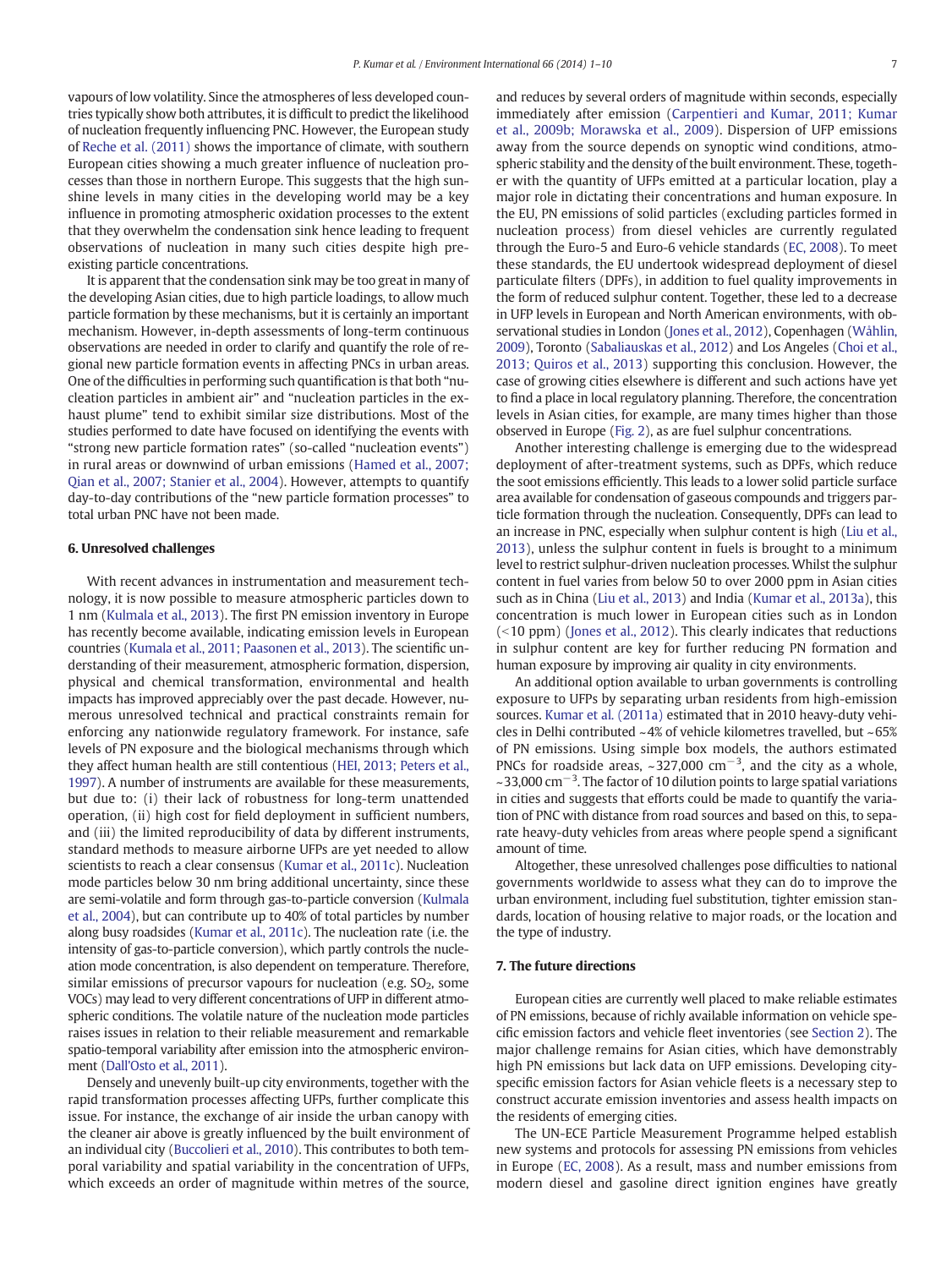reduced. However, the effects of alternative fuels, such as biofuels, on UFP emissions are yet to be understood. Evidence suggests that particulate mass emissions from biodiesel fuelled vehicles have substantially decreased in recent years, but this is likely at the expense of an up to two orders of magnitude increase in PN emissions [\(Kumar et al.,](#page-10-0) [2010b](#page-10-0)), mainly due to the reduced number of solid particles in emissions, leading to a considerable increase in nucleation mode particles [\(Fontaras et al., 2009\)](#page-9-0). The European Directive 2003/30/EC set a legal aim of replacing 20% of conventional fuel in road transportation with alternative fuel by 2020. The impact of this trade-off between increasing PNC emissions and the use of biofuels is hard to predict, given that the toxicity of UFPs produced by bio-fuelled vehicles is unknown.

In many Asian, or other nanoparticle-rich environments, PNCs may increase further as a result of continuously increasing traffic volumes. Vehicle technologies, such as the use of DPFs and reducing the sulphur content in fuel to European levels  $($  < 10 ppm) are two factors that can make a difference in the form of decreased human exposure to high UFP levels. These vehicle technologies, originally designed to decrease mass emissions, also seem to be effective in limiting the emission of primary nano-sized particles, and a simultaneous reduction in the sulphur content of fuels will prevent an increase in secondary, nucleation mode particles [\(Paasonen et al., 2013\)](#page-10-0). As more new vehicles come on the market, the impact of DPFs will start to be seen more clearly, at least in the developed world.

Understanding new particle formation in city environments is important to accurately estimate PNC and related exposure. Recently, new instruments have been developed to count these particles down to 1 nm, but their detailed physical and chemical composition still remains unknown [\(Kulmala et al., 2013\)](#page-9-0). In practice, new instruments such as the particle size magnifier, PSM ([Vanhanen et al., 2011](#page-10-0)), neutral cluster and air ion spectrometer, (N)AIS [\(Mirme et al., 2007\)](#page-10-0) and chemical ionization with the atmospheric pressure interface time-of-flight mass spectrometer, (CI)-APi-ToF [\(Ehn et al., 2010](#page-9-0)) should be used simultaneously to obtain sufficient information on new particle formation and subsequent growth. Presently we are missing long-term continuous comprehensive observations in megacities. In addition, the current theories related to nucleation mechanisms have been developed based on observations in clean environments. Whether these can explain the "nanoparticle formation events" that occur in the polluted atmosphere, with abundant potential precursors and strong oxidation capacity (like Beijing), is a key issue to be addressed in further studies.

UFPs in the atmosphere derive from a considerable number of sources, even though road traffic emissions are frequently dominant. To date, there has been relatively little work devoted to disaggregation of the size distribution into source-related components. This can be achieved by the application of multivariate statistical techniques to large datasets of particle number size distribution. [Andersen et al.](#page-9-0) [\(2008\)](#page-9-0) were able to fit measured Scanning Mobility Particle Sizer (SMPS) size distributions by the sum of four log-normal modes with median diameters at 12, 23, 57 and 212 nm. The data analysed in terms of particle number in each mode were subsequently used in a time series epidemiological study. [Harrison et al. \(2011\)](#page-9-0) combined SMPS particle size distributions with those measured simultaneously with an Aerodynamic Particle Sizer to create continuous distributions from 15 nm to 10 μm diameter. Application of Positive Matrix Factorization revealed ten source-related components of size distributions measured on Marylebone Road, London. Of these, four were related to traffic on Marylebone Road, arising from semi-volatile engine emissions, solid particle engine emissions, brake wear and resuspension, accounting respectively for 27, 38, 2 and 5% of the total PNC. Such techniques are a critical element of the source apportionment of atmospheric UFP and will find further application in epidemiological studies designed to identify those components of the emissions having the greatest effect upon human health. Such research is difficult to conduct beyond the roadside environment, however, due to the evolution of size

distributions by both particle evaporation ([Dall'Osto et al., 2011](#page-9-0)) and growth ([Beddows et al., 2013\)](#page-9-0), and the influence of regional atmospheric nucleation processes leading to new particle formation.

In terms of calculating the number of deaths (total mortality) as a result of exposure to airborne UFPs (as described by particle number count), it is necessary to use an exposure–response relationship that relates a change in particle number count to the number of associated deaths. Whilst these are abundant in the literature for the effects of exposure to  $PM_{10}$  concentrations, they are almost non-existent for particle number. The very few relationships known include that reported by [Atkinson et al. \(2010\)](#page-9-0) from a time series study conducted in London, by [Stölzel et al. \(2007\)](#page-10-0) for Erfurt, Germany, and more recently by [Meng et al. \(2013\)](#page-10-0) for Shenyang, China. These are missing for a broad range of city environments but are vitally important, as they can differ notably for different social conditions (e.g. food, sanitation, social conditions, hospital care) in both developed and developing cities, and can result in huge uncertainty if city/country specific exposure–response functions are not used for mortality estimates.

The scientific and policy focus on traffic-derived UFPs, resulting in tighter PN emission standards in many parts of the world, will lead to a more pronounced contribution from non-vehicle sources [\(Kumar](#page-10-0) [et al., 2013c\)](#page-10-0). Recent data on PN emissions in Europe support these observations (Fig. S3). For instance, this effect has already been seen in Romania and Finland, where the traffic contribution to PN is only ~36 and 47% of total PN emissions, and domestic combustion and nonroad traffic (e.g. ships) contribute ~22 and 26%, respectively. Although it is currently unknown, the contribution from non-vehicle sources (e.g. light petroleum gas, wood and biomass burning for cooking, unregulated small-scale industries, power plants and exhaust-emissions from non-road construction machinery) cannot be neglected when estimating the total PNC in Asian city environments ([Monkkonen et al.,](#page-10-0) [2005a; Monkkonen et al., 2005b; Pathak et al., 2012\)](#page-10-0).

Future studies should also consider more extensive personal monitoring of the UFPs in order to reliably estimate the overall daily exposure of individuals whilst in different microenvironments of a city environment. Because of the distinct personal lifestyles of city dwellers, the exposure to UFPs could be entirely different in diverse microenvironments for different age groups, say, of school children compared with working adults. For example, a recent Brisbane-based study found that the proportion of total daily alveolar doses of UFPs for home, school, commuting, and other environments were 55.3, 35.3, 4.5, and 5.0%, respectively ([Mazaheri et al., 2014\)](#page-10-0). The outdoor exposure in this study represents the sum of nearly half of the schooling and other activities, which is significantly lower than that  $(-46\%)$  of total exposure) found for adults in outdoor city environments [\(Fruin et al., 2008](#page-9-0)). More personal monitoring studies, now nearly non-existent for Asian city environments, are therefore needed so that a database for the variety of diverse city environments can be developed. Such a database can be vital for: (i) apportioning the UFP exposure of different age groups in various microenvironments, (ii) providing necessary information for designing preventative actions to control emissions at the source, receptor and within microenvironments by improving their ventilation and air exchange rates, and (iii) developing an essential tool to identify health risks, set and review air quality standards and evaluate the effectiveness of policy interventions [\(Buonanno et al.,](#page-9-0) [2012a\)](#page-9-0).

We have not discussed here the emergence of a new risk, the presence of engineered nanomaterials in urban environments [\(Kumar](#page-10-0) [et al., 2010c](#page-10-0)), which are suspected to enter urban air in unknown quantities after separating from their original products [\(Lowry et al., 2012\)](#page-10-0). These are basically the same as UFPs in terms of their size, but are known to deposit in target organs, penetrate cell membranes and lodge in mitochondria, as well as trigger injurious responses [\(Nel](#page-10-0) [et al., 2006](#page-10-0)). A thorough health risk assessment of all nanomaterialintegrated products is likely to take decades and this will increase further with the development of the next generation of nanoparticles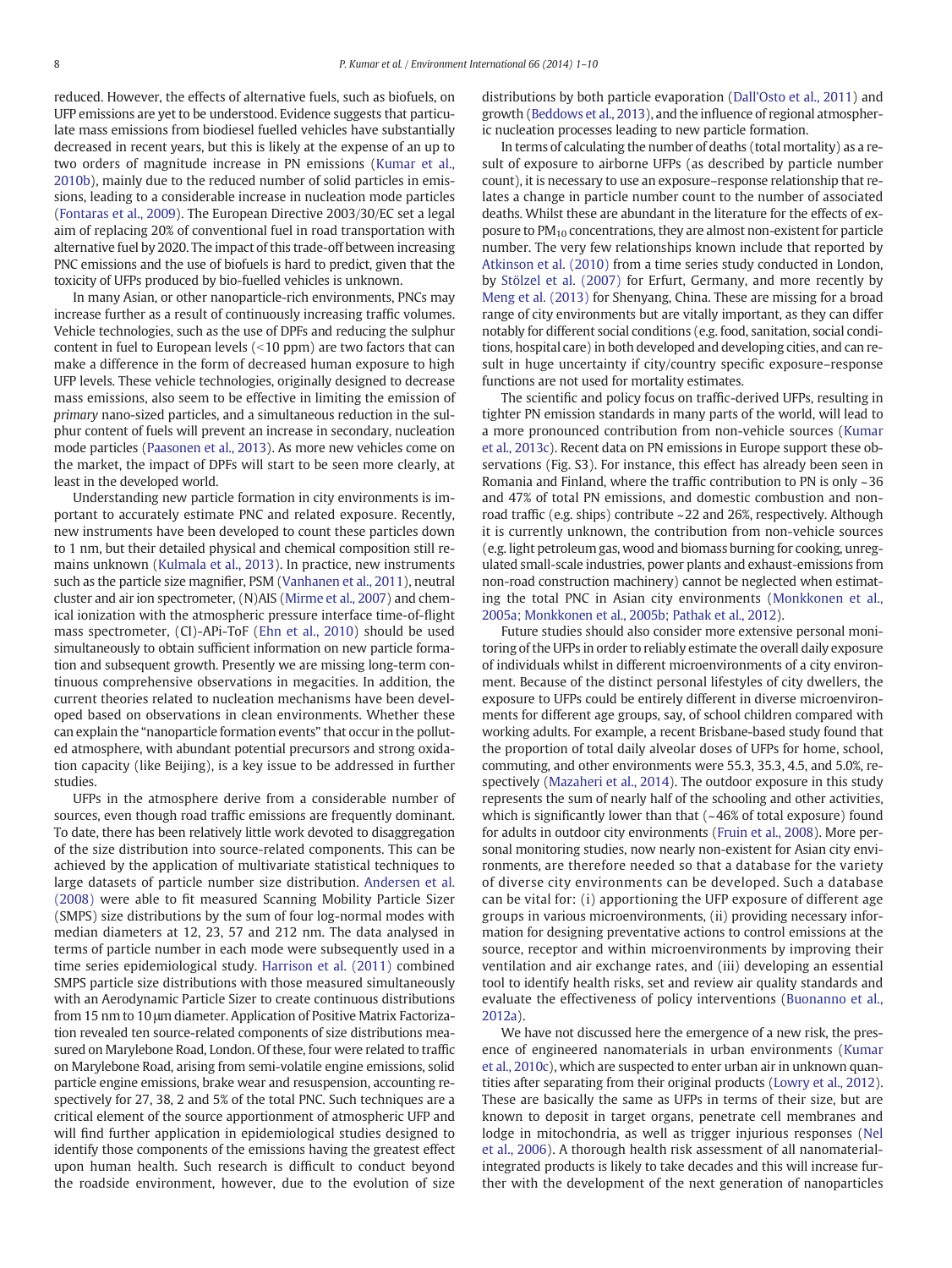<span id="page-9-0"></span>(Choi et al., 2009; Kumar et al., 2010c). Their unique, highly reactive physicochemical characteristics are of particular concern in terms of human health ([Xia et al., 2009\)](#page-10-0), but very little is currently known about their concentration levels in the European environment, and even lesser for Asian environments [\(Kumar et al., 2012\)](#page-10-0). A proactive research approach is required to fully reveal their injurious effects and at the same time, targeted efforts are needed to quantify their ambient concentrations by developing instruments that are able to distinguish them from the UFPs produced by other sources, such as traffic.

#### Acknowledgements

PK thanks the EPSRC and the University of Surrey for the DTA and instrument grants, respectively. RB and LN acknowledge the support of the Singapore National Research Foundation through the Singapore-MIT Alliance for Research and Technology (SMART), Center for Environmental Sensing and Modeling (CENSAM).

#### Appendix A. Supplementary data

Supplementary data to this article can be found online at [http://dx.](http://dx.doi.org/10.1016/j.envint.2014.01.013) [doi.org/10.1016/j.envint.2014.01.013](http://dx.doi.org/10.1016/j.envint.2014.01.013).

#### References

- AEA. UK emissions of air pollutants 1970 to 2008. Department for Environment, Food and Rural Affairs; 2010 [[http://uk-air.defra.gov.uk/reports/cat07/](http://uk-air.defra.gov.uk/reports/cat07/1009030925_2008_Report_final270805.pdf) [1009030925\\_2008\\_Report\\_](http://uk-air.defra.gov.uk/reports/cat07/1009030925_2008_Report_final270805.pdf)final270805.pdf].
- Alam A, Shi JP, Harrison RM. [Observations of new particle formation in urban air.](http://refhub.elsevier.com/S0160-4120(14)00018-X/rf0005) [J Geophys Res 2003;108:4093](http://refhub.elsevier.com/S0160-4120(14)00018-X/rf0005)–107.
- Andersen ZJ, Wahlin P, Raaschou-Nielsen O, Ketzel M, Scheike T, Loft S. [Size distribution](http://refhub.elsevier.com/S0160-4120(14)00018-X/rf0010) and total number concentration of ultrafi[ne and accumulation mode particles and](http://refhub.elsevier.com/S0160-4120(14)00018-X/rf0010) [hospital admissions in children and the elderly in Copenhagen Denmark. Occup](http://refhub.elsevier.com/S0160-4120(14)00018-X/rf0010) [Environ Med 2008;65:458](http://refhub.elsevier.com/S0160-4120(14)00018-X/rf0010)–66.
- Atkinson RW, Fuller GW, Anderson HR, Harrison RM, Armstrong B. [Urban ambient parti](http://refhub.elsevier.com/S0160-4120(14)00018-X/rf0015)[cle metrics and health: a time-series analysis. Epidemiology 2010;21:501](http://refhub.elsevier.com/S0160-4120(14)00018-X/rf0015)–11.
- Beddows DCS, Harrison RM. [Comparison of average particle number emission factors for](http://refhub.elsevier.com/S0160-4120(14)00018-X/rf0020) [heavy and light duty vehicles derived from rolling chassis dynamometer and](http://refhub.elsevier.com/S0160-4120(14)00018-X/rf0020) field [studies. Atmos Environ 2008;42:7954](http://refhub.elsevier.com/S0160-4120(14)00018-X/rf0020)–66.
- Beddows DCS, Dall'Osto M, Harrison RM, Kulmala M, Asmi A, Wiedensohler A, et al. [Variations in tropospheric submicron particle size distributions across the European](http://refhub.elsevier.com/S0160-4120(14)00018-X/rf0430) continent 2008–[2009. Atmos Chem Phys Discuss 2013;13:31197](http://refhub.elsevier.com/S0160-4120(14)00018-X/rf0430)–249.
- Birmili W, Tomsche L, Sonntag A, Opelt C, Weinhold K, Nordmann S, et al. [Variability of](http://refhub.elsevier.com/S0160-4120(14)00018-X/rf0025) [aerosol particles in the urban atmosphere of Dresden \(Germany\): effects of spatial](http://refhub.elsevier.com/S0160-4120(14)00018-X/rf0025) [scale and particle size. Meteorol Z 2013;22:195](http://refhub.elsevier.com/S0160-4120(14)00018-X/rf0025)–211.
- Buccolieri R, Sandberg M, Di Sabatino S. [City breathability and its link to pollutant concen](http://refhub.elsevier.com/S0160-4120(14)00018-X/rf0030)[tration distribution within urban-like geometries. Atmos Environ 2010;44:1894](http://refhub.elsevier.com/S0160-4120(14)00018-X/rf0030)–903.
- Buonanno G, Fuoco FC, Stabile L. Infl[uential parameters on particle exposure of pedes](http://refhub.elsevier.com/S0160-4120(14)00018-X/rf0040)[trians in urban microenvironments. Atmos Environ 2011a;45:1434](http://refhub.elsevier.com/S0160-4120(14)00018-X/rf0040)–43.
- Buonanno G, Giovinco G, Morawska L, Stabile L. [Tracheobronchial and alveolar dose of](http://refhub.elsevier.com/S0160-4120(14)00018-X/rf0045) [submicrometer particles for different population age groups in Italy. Atmos Environ](http://refhub.elsevier.com/S0160-4120(14)00018-X/rf0045) [2011b;45:6216](http://refhub.elsevier.com/S0160-4120(14)00018-X/rf0045)–24.
- Buonanno G, Marini S, Morawska L, Fuoco FC. [Individual dose and exposure of Italian](http://refhub.elsevier.com/S0160-4120(14)00018-X/rf0050) children to ultrafi[ne particles. Sci Total Environ 2012a;438:271](http://refhub.elsevier.com/S0160-4120(14)00018-X/rf0050)–7.
- Buonanno G, Morawska L, Stabile L, Wang L, Giovinco G. [A comparison of submicrometer](http://refhub.elsevier.com/S0160-4120(14)00018-X/rf0055) [particle dose between Australian and Italian people. Environ Pollut 2012b;169:](http://refhub.elsevier.com/S0160-4120(14)00018-X/rf0055) [183](http://refhub.elsevier.com/S0160-4120(14)00018-X/rf0055)–9.
- Buonanno G, Fuoco FC, Morawska L, Stabile L. [Airborne particle concentrations at schools](http://refhub.elsevier.com/S0160-4120(14)00018-X/rf0035) [measured at different spatial scales. Atmos Environ 2013;67:38](http://refhub.elsevier.com/S0160-4120(14)00018-X/rf0035)–45.
- Carpentieri M, Kumar P. Ground-fi[xed and on-board measurements of nanoparticles in](http://refhub.elsevier.com/S0160-4120(14)00018-X/rf0060) [the wake of a moving vehicle. Atmos Environ 2011;45:5837](http://refhub.elsevier.com/S0160-4120(14)00018-X/rf0060)–52.
- Choi J-Y, Ramachandran G, Kandlikar M. [The impact of toxicity testing costs on](http://refhub.elsevier.com/S0160-4120(14)00018-X/rf0065) [nanomaterial regulation. Environ Sci Technol 2009;43:3030](http://refhub.elsevier.com/S0160-4120(14)00018-X/rf0065)–4.
- Choi W, Hu S, He M, Kozawa K, Mara S, Winer AM, et al. [Neighborhood-scale air quality](http://refhub.elsevier.com/S0160-4120(14)00018-X/rf0070) [impacts of emissions from motor vehicles and aircraft. Atmos Environ 2013;80:](http://refhub.elsevier.com/S0160-4120(14)00018-X/rf0070) [310](http://refhub.elsevier.com/S0160-4120(14)00018-X/rf0070)–21.
- Costabile F, Birmili W, Klose S, Tuch T, Wehner B, Wiedensohler A, et al. [Spatio-temporal](http://refhub.elsevier.com/S0160-4120(14)00018-X/rf0075) [variability and principal components of the particle number size distribution in an](http://refhub.elsevier.com/S0160-4120(14)00018-X/rf0075) [urban atmosphere. Atmos Chem Phys. 2009;9:3163](http://refhub.elsevier.com/S0160-4120(14)00018-X/rf0075)–95.
- Dall'Osto M, Thorpe A, Beddows DCS, Harrison RM, Barlow JF, Dunbar T, et al. [Remarkable](http://refhub.elsevier.com/S0160-4120(14)00018-X/rf0080) [dynamics of nanoparticles in the urban atmosphere. Atmos Chem Phys 2011;11:](http://refhub.elsevier.com/S0160-4120(14)00018-X/rf0080) [6623](http://refhub.elsevier.com/S0160-4120(14)00018-X/rf0080)–37.
- Defra. Adapting to climate change in England: a framework for action PB13137. London: Department for Environmental and Rural Affairs HM Government; 2008 [[http://www.](http://www.comeap.org.uk/images/stories/Documents/Reports/comeap%20the%20mortality%20effects%20of%20long-term%20exposure%20to%20particulate%20air%20pollution%20in%20the%20uk%202010.pdf) [comeap.org.uk/images/stories/Documents/Reports/comeap%20the%20mortality%](http://www.comeap.org.uk/images/stories/Documents/Reports/comeap%20the%20mortality%20effects%20of%20long-term%20exposure%20to%20particulate%20air%20pollution%20in%20the%20uk%202010.pdf) [20effects%20of%20long-term%20exposure%20to%20particulate%20air%20pollution%](http://www.comeap.org.uk/images/stories/Documents/Reports/comeap%20the%20mortality%20effects%20of%20long-term%20exposure%20to%20particulate%20air%20pollution%20in%20the%20uk%202010.pdf) [20in%20the%20uk%202010.pdf;](http://www.comeap.org.uk/images/stories/Documents/Reports/comeap%20the%20mortality%20effects%20of%20long-term%20exposure%20to%20particulate%20air%20pollution%20in%20the%20uk%202010.pdf)].
- Eastwood P. [Particulate emissions from vehicles. Chichester: Wiley; 2008.](http://refhub.elsevier.com/S0160-4120(14)00018-X/rf0085)
- EC. Directive on ambient air quality and cleaner air for Europe (Directive 2008/50/EC). [http://eur-lex.europa.eu/LexUriServ/LexUriServ.do?uri=OJ:L:2008:152:0001:0044:](http://eur-lex.europa.eu/LexUriServ/LexUriServ.do?uri=OJ:L:2008:152:0001:0044:EN:PDF) [EN:PDF,](http://eur-lex.europa.eu/LexUriServ/LexUriServ.do?uri=OJ:L:2008:152:0001:0044:EN:PDF) 2008.
- Ehn M, Junninen H, Petaja T, Kurten T, Kerminen V-M, Schobesberger S, et al. [Composition](http://refhub.elsevier.com/S0160-4120(14)00018-X/rf0090) [and temporal behavior of ambient ions in the boreal forest. Atmos Chem Phys](http://refhub.elsevier.com/S0160-4120(14)00018-X/rf0090) [2010;25:14897](http://refhub.elsevier.com/S0160-4120(14)00018-X/rf0090)–946.
- Fontaras G, Karavalakis G, Kousoulidou M, Tzamkiozis T, Ntziachristos L, Bakeas E, et al. [Effects of biodiesel on passenger car fuel consumption, regulated and non-regulated](http://refhub.elsevier.com/S0160-4120(14)00018-X/rf0445) [pollutant emissions over legislated and real-world driving cycles. Fuel 2009;88:](http://refhub.elsevier.com/S0160-4120(14)00018-X/rf0445) [1608](http://refhub.elsevier.com/S0160-4120(14)00018-X/rf0445)–17.
- Fruin S, Westerdahl D, Sax T, Sioutas C, Fine PM. [Measurements and predictors of on-road](http://refhub.elsevier.com/S0160-4120(14)00018-X/rf0095) ultrafi[ne particle concentrations and associated pollutants in Los Angeles. Atmos](http://refhub.elsevier.com/S0160-4120(14)00018-X/rf0095) [Environ 2008;42:207](http://refhub.elsevier.com/S0160-4120(14)00018-X/rf0095)–19.
- Fujitani Y, Kumar P, Tamura K, Fushimi A, Hasegawa S, Takahashi K, et al. [Seasonal differ](http://refhub.elsevier.com/S0160-4120(14)00018-X/rf0100)[ences of the atmospheric particle size distribution in a metropolitan area in Japan. Sci](http://refhub.elsevier.com/S0160-4120(14)00018-X/rf0100) [Total Environ 2012;437:339](http://refhub.elsevier.com/S0160-4120(14)00018-X/rf0100)–47.
- Gurjar BR, Jain A, Sharma A, Agarwal A, Gupta P, Nagpure AS, et al. [Human health risks in](http://refhub.elsevier.com/S0160-4120(14)00018-X/rf0105) [megacities due to air pollution. Atmos Environ 2010;44:4606](http://refhub.elsevier.com/S0160-4120(14)00018-X/rf0105)–13.
- Hamed A, Joutsensaari J, Mikkonen S, Sogacheva L, Dal Maso M, Kulmala M, et al. [Nucle](http://refhub.elsevier.com/S0160-4120(14)00018-X/rf0110)[ation and growth of new particles in Po Valley, Italy. Atmos Chem Phys 2007;7:](http://refhub.elsevier.com/S0160-4120(14)00018-X/rf0110) [355](http://refhub.elsevier.com/S0160-4120(14)00018-X/rf0110)–76.
- Harris SJ, Maricq MM. [Signature size distributions for diesel and gasoline engine exhaust](http://refhub.elsevier.com/S0160-4120(14)00018-X/rf0115) [particulate matter. J Aerosol Sci. 2001;32:749](http://refhub.elsevier.com/S0160-4120(14)00018-X/rf0115)–64.
- Harrison RM, Shi JP, Xi S, Khan A, Mark D, Kinnersley R, et al. [Measurement of number,](http://refhub.elsevier.com/S0160-4120(14)00018-X/rf0450) [mass and size distribution of particles in the atmosphere. Philos Trans R Soc Lond A](http://refhub.elsevier.com/S0160-4120(14)00018-X/rf0450) [2000;358:2567](http://refhub.elsevier.com/S0160-4120(14)00018-X/rf0450)–80.
- Harrison RM, Giorio C, Beddows DC, Dall'Osto M. [Size distribution of air-borne particles](http://refhub.elsevier.com/S0160-4120(14)00018-X/rf0455) [controls outcomes of epidemiological studies. Sci Total Environ 2010;409:289](http://refhub.elsevier.com/S0160-4120(14)00018-X/rf0455)–93.
- Harrison RM, Beddows DCS, Dall'Osto M. [PMF analysis of wide-range particle size spectra](http://refhub.elsevier.com/S0160-4120(14)00018-X/rf0120) [collected on a major highway. Environ Sci Technol 2011;45:5522](http://refhub.elsevier.com/S0160-4120(14)00018-X/rf0120)–8.
- Heal MR, Kumar P, Harrison RM. [Particles, air quality, policy and health. Chem Soc Rev](http://refhub.elsevier.com/S0160-4120(14)00018-X/rf0125) [2012;41:6606](http://refhub.elsevier.com/S0160-4120(14)00018-X/rf0125)–30.
- HEI. HEI review panel on ultrafine particles. Understanding the health effects of ambient ultrafine particles. HEI Perspectives 3. Boston, MA: Health Effects Institute; 2013122 [[http://pubs.healtheffects.org/get](http://pubs.healtheffects.org/getfile.php?u=893)file.php?u=893 (accessed 127 August 2013);].
- Holmes N. [A review of particle formation events and growth in the atmosphere in the](http://refhub.elsevier.com/S0160-4120(14)00018-X/rf0130) [various environments and discussion of mechanistic implications. Atmos Environ](http://refhub.elsevier.com/S0160-4120(14)00018-X/rf0130) [2007;41:2183](http://refhub.elsevier.com/S0160-4120(14)00018-X/rf0130)–201.
- ICRP. [ICRP publication 66: human respiratory tract model for radiological protection. A re](http://refhub.elsevier.com/S0160-4120(14)00018-X/rf0465)[port of a task group of the International Commission on Radiological Protection;](http://refhub.elsevier.com/S0160-4120(14)00018-X/rf0465) [1994. p. 1](http://refhub.elsevier.com/S0160-4120(14)00018-X/rf0465)–482.
- Int Panis L, de Geus B, Vandenbulcke G, Willems H, Degraeuwe B, Bleux N, et al. [Exposure](http://refhub.elsevier.com/S0160-4120(14)00018-X/rf0135) to particulate matter in traffi[c: a comparison of cyclists and car passengers. Atmos](http://refhub.elsevier.com/S0160-4120(14)00018-X/rf0135) [Environ 2010;44:2263](http://refhub.elsevier.com/S0160-4120(14)00018-X/rf0135)–70.
- Jones AM, Harrison RM, Barratt B, Fuller G. [A large reduction in airborne particle number](http://refhub.elsevier.com/S0160-4120(14)00018-X/rf0140) [concentrations at the time of the introduction of](http://refhub.elsevier.com/S0160-4120(14)00018-X/rf0140) "sulphur free" diesel and the London [Low Emission Zone. Atmos Environ 2012;50:129](http://refhub.elsevier.com/S0160-4120(14)00018-X/rf0140)–38.
- Kaur S, Nieuwenhuijsen M, Colvile R. [Personal exposure of street canyon intersection](http://refhub.elsevier.com/S0160-4120(14)00018-X/rf0150) users to PM2.5, ultrafi[ne particle counts and carbon monoxide in Central London,](http://refhub.elsevier.com/S0160-4120(14)00018-X/rf0150) [UK. Atmos Environ 2005;39:3629](http://refhub.elsevier.com/S0160-4120(14)00018-X/rf0150)–41.
- Kaur S, Clark RDR, Walsh PT, Arnold SJ, Colvile RN, Nieuwenhuijsen MJ. [Exposure visual](http://refhub.elsevier.com/S0160-4120(14)00018-X/rf0145)isation of ultrafi[ne particle counts in a transport microenvironment. Atmos Environ](http://refhub.elsevier.com/S0160-4120(14)00018-X/rf0145) [2006;40:386](http://refhub.elsevier.com/S0160-4120(14)00018-X/rf0145)–98.
- Keogh DU, Ferreira L, Morawska L. [Development of a particle number and particle mass](http://refhub.elsevier.com/S0160-4120(14)00018-X/rf0155) [vehicle emissions inventory for an urban](http://refhub.elsevier.com/S0160-4120(14)00018-X/rf0155) fleet. Environ Model Software 2009;24: [1323](http://refhub.elsevier.com/S0160-4120(14)00018-X/rf0155)–31.

Ketzel M, Wahlin P, Kristensson A, Swietlicki E, Berkowicz R, Nielsen OJ, et al. [Particle size](http://refhub.elsevier.com/S0160-4120(14)00018-X/rf0160) [distribution and particle mass measurements at urban, near-city and rural level in the](http://refhub.elsevier.com/S0160-4120(14)00018-X/rf0160) [Copenhagen area and Southern Sweden. Atmos Chem Phys 2004;4:281](http://refhub.elsevier.com/S0160-4120(14)00018-X/rf0160)–92.

Knibbs LD, Cole-Hunter T, Morawska L. [A review of commuter exposure to ultra](http://refhub.elsevier.com/S0160-4120(14)00018-X/rf0165)fine [particles and its health effects. Atmos Environ 2011;45:2611](http://refhub.elsevier.com/S0160-4120(14)00018-X/rf0165)–22.

- Kuang C, McMurry PH, McCormick AV, Eisele FL. [Dependence of nucleation rates on](http://refhub.elsevier.com/S0160-4120(14)00018-X/rf0170) [sulfuric acid vapor concentration in diverse atmospheric locations. J Geophys Res](http://refhub.elsevier.com/S0160-4120(14)00018-X/rf0170) [2008;113:D10209.](http://refhub.elsevier.com/S0160-4120(14)00018-X/rf0170)
- Kulmala M, Pijrola L, Makela JM. [Stable sulphate clusters as a source of new atmospheric](http://refhub.elsevier.com/S0160-4120(14)00018-X/rf0180) [particles. Nature 2000;404:66](http://refhub.elsevier.com/S0160-4120(14)00018-X/rf0180)–9.
- Kulmala M, Vehkamaki H, Petaja T, Dal Maso M, Lauri A, Kerminen V-M, et al. [Formation](http://refhub.elsevier.com/S0160-4120(14)00018-X/rf0185) and growth rates of ultrafi[ne atmospheric particles: a review of observations. J Aero](http://refhub.elsevier.com/S0160-4120(14)00018-X/rf0185)[sol Sci. 2004;35:143](http://refhub.elsevier.com/S0160-4120(14)00018-X/rf0185)–76.
- Kulmala M, Kontkanen J, Junninen H, Lehtipalo K, Manninen HE, Nieminen T, et al. [Direct](http://refhub.elsevier.com/S0160-4120(14)00018-X/rf0175) [observations of atmospheric aerosol nucleation. Science 2013;339:943](http://refhub.elsevier.com/S0160-4120(14)00018-X/rf0175)–6.
- Kumala M, Asmi A, Lappalainen HK, Baltensperger U, Brenguier J-L, Facchini MC, et al. [General overview: general overview European Integrated project on Aerosol Cloud](http://refhub.elsevier.com/S0160-4120(14)00018-X/rf0470) [Climate and Air Quality interactions \(EUCAARI\)](http://refhub.elsevier.com/S0160-4120(14)00018-X/rf0470) — integrating aerosol research from [nano to global scales. Atmos Chem Phys 2011;11:13061](http://refhub.elsevier.com/S0160-4120(14)00018-X/rf0470)–143.
- Kumar P, Fennell P, Britter R. [Effect of wind direction and speed on the dispersion of nu](http://refhub.elsevier.com/S0160-4120(14)00018-X/rf0190)[cleation and accumulation mode particles in an urban street canyon. Sci Total Environ](http://refhub.elsevier.com/S0160-4120(14)00018-X/rf0190) [2008a;402:82](http://refhub.elsevier.com/S0160-4120(14)00018-X/rf0190)–94.
- Kumar P, Fennell P, Langley D, Britter R. [Pseudo-simultaneous measurements for the](http://refhub.elsevier.com/S0160-4120(14)00018-X/rf0195) vertical variation of coarse, fine and ultra fine [particles in an urban street canyon.](http://refhub.elsevier.com/S0160-4120(14)00018-X/rf0195) [Atmos Environ 2008b;42:4304](http://refhub.elsevier.com/S0160-4120(14)00018-X/rf0195)–19.
- Kumar P, Fennell P, Hayhurst A, Britter RE. [Street versus rooftop level concentrations](http://refhub.elsevier.com/S0160-4120(14)00018-X/rf0200) of fi[ne particles in a Cambridge street canyon. Bound-Layer Meteorol 2009a;131:](http://refhub.elsevier.com/S0160-4120(14)00018-X/rf0200) 3–[18.](http://refhub.elsevier.com/S0160-4120(14)00018-X/rf0200)
- Kumar P, Robins A, Britter R. [Fast response measurements of the dispersion of nanoparti](http://refhub.elsevier.com/S0160-4120(14)00018-X/rf0205)[cles in a vehicle wake and a street canyon. Atmos Environ 2009b;43:6110](http://refhub.elsevier.com/S0160-4120(14)00018-X/rf0205)–8.